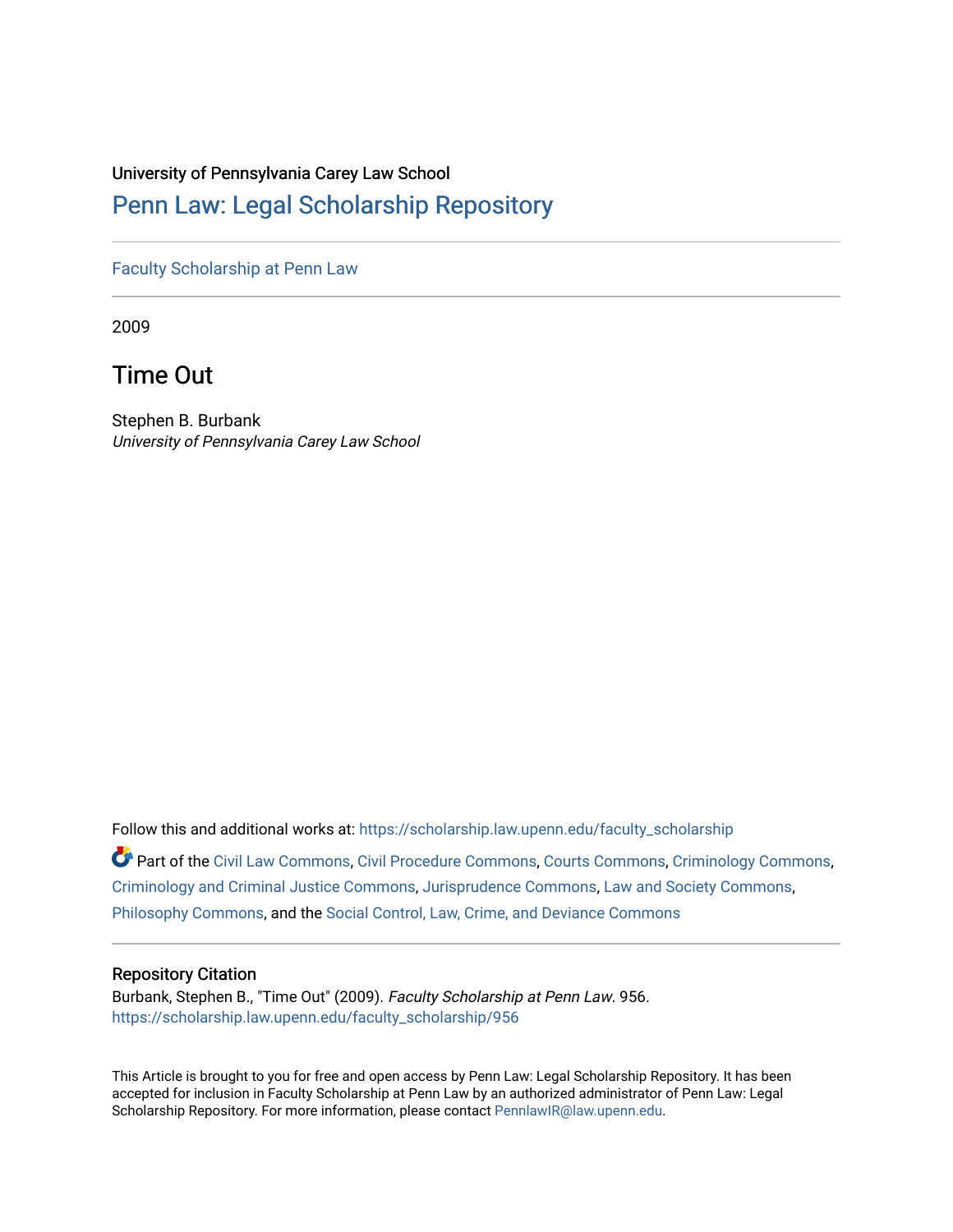# DEBATE

# PLAUSIBLE DENIAL: SHOULD CONGRESS OVERRULE *TWOMBLY* AND *IQBAL*?

In *Bell Atlantic Corp. v. Twombly* and *Ashcroft v. Iqbal*, the United States Supreme Court reinterpreted Rule 8 of the Federal Rules of Civil Procedure and announced a new standard by which pleadings for civil suits in federal district courts should be judged. The Court explicitly rejected the notion expressed fifty years earlier in *Conley v. Gibson* that "a complaint should not be dismissed for failure to state a claim unless it appears beyond doubt that the plaintiff can prove *no set of facts* in support of his claim which would entitle him to relief" and imposed a "plausibility" standard that every federal pleading must meet.

In *Plausible Denial*, Mark Herrmann and James Beck debate with Professor Stephen Burbank whether this plausibility standard is a proper "recalibration" of the pleading rules or an illegitimate "innovation" and whether Congress would be wise to overrule it. In their Opening Statement, Herrmann and Beck argue that the drafters of the Federal Rules intentionally left Rule 8 ambiguous. The creation of new federal rights, liberalization of class action rules, and massive escalation of discovery costs warranted the retirement of the "no set of facts" language from the Court's earlier interpretation of Rule 8. In their view, the new course set by the Supreme Court is the proper one.

In Rebuttal, Burbank asserts that the pleading standard imposed by *Twombly* and *Iqbal* finds no support in the views of the drafters of the Federal Rules. Moreover, because it circumvented the rulemaking procedures established by the Rules Enabling Act, the Court was not well positioned institutionally to evaluate the procedural costs and benefits of the new plausibility standard. Legislation to restore the status quo, he argues, is necessary to provide sufficient time to consider change in a thoughtful and deliberate way through the democratic processes of rulemaking and legislation.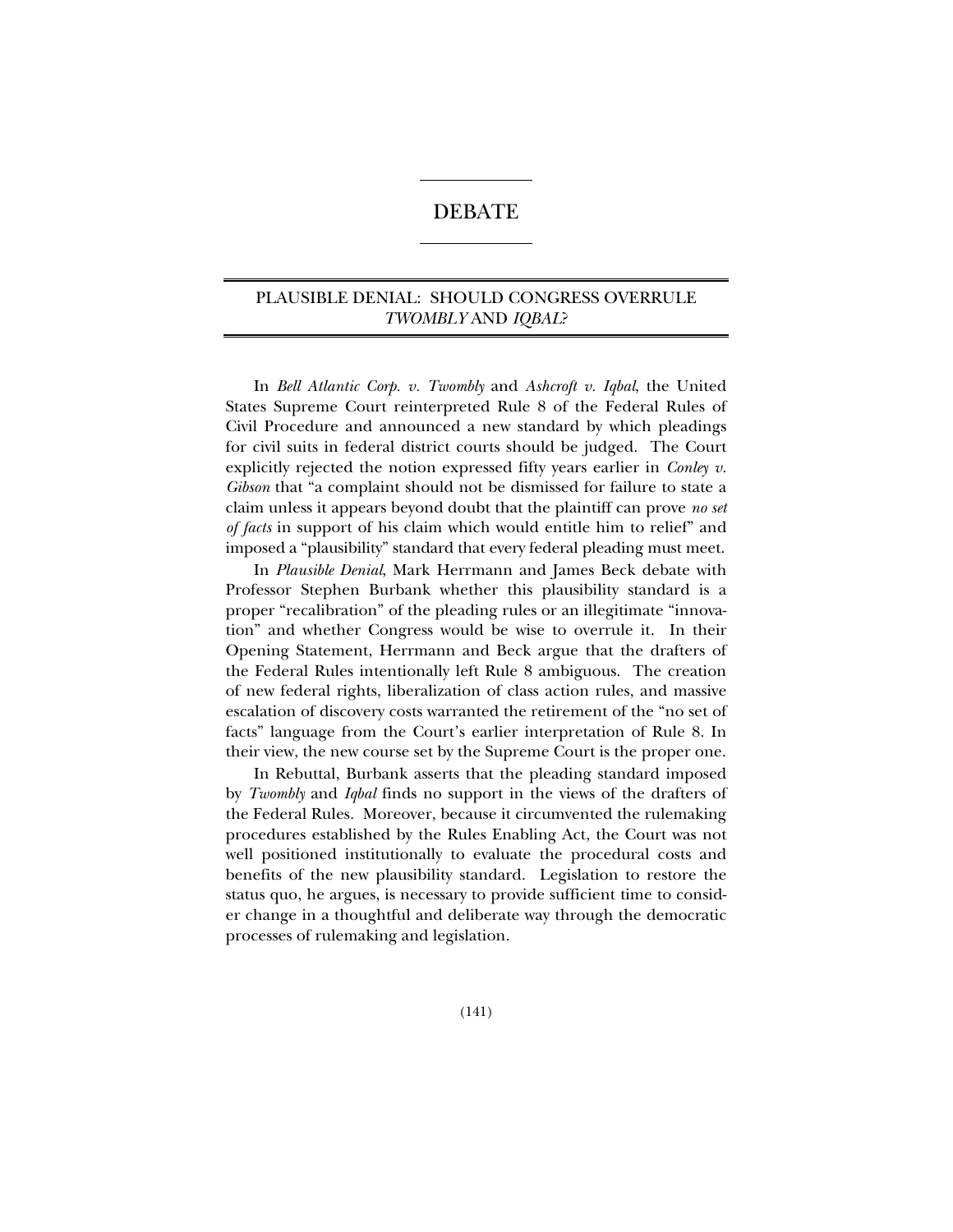### OPENING STATEMENT

#### *Pleading Standards After* Iqbal

# Mark Herrmann† & James M. Beck††

The Supreme Court recently clarified the standards for courts to assess complaints upon motions to dismiss. The Court recalibrated a pendulum that has been swinging for 100 years—and the new course is the proper one. The Supreme Court got this one right, and Congress should not trump the Court's decision.

When the Federal Rules of Civil Procedure were adopted in 1938, they changed existing rules for pleading claims. Beginning in 1915, the Federal Rules of Equity had required a complaint to give "a short and simple statement of the ultimate facts upon which the plaintiff asks relief." FED. R. EQ. 25 (1912) (repealed 1937), *reprinted in* JAMES LOVE HOPKINS, THE NEW FEDERAL EQUITY RULES 158 (1912). Socalled "Code pleading," adopted in many states, required only a "statement of facts" to support a plaintiff's claim.

These standards gave rise to Federal Rule of Civil Procedure 8 in 1938. The Federal Rules unified law and equity. They also removed distinctions between "evidentiary" facts, "ultimate" facts, and "legal conclusions" in complaints. New Rule  $8(a)(2)$  required plaintiffs to provide "a short and plain statement of the claim showing that the pleader is entitled to relief." FED. R. CIV. P.  $8(a)(2)$ . It still does.

But what does that mean? Are those words inconsistent with the holdings in *Twombly* and *Iqbal* that Rule 8 requires sufficient factual allegations that, if accepted as true, "state a claim to relief that is plausible on its face"? *Bell Atl. Corp. v. Twombly*, 550 U.S. 544, 570 (2007); *Ashcroft v. Iqbal*, 129 S. Ct. 1937, 1949 (2009).

The obvious answer is "no." Rule 8 was intentionally ambiguous. The primary draftsman of the 1938 Rules, Charles Clark, explained that "we made a generalized statement in the rules" and "to one judge" a short and plain statement of the claim "may require much more than it does to others." AM. BAR ASS'N, RULES OF CIVIL PROCE-

 $^\dagger$  Partner, Jones Day; Chicago, Illinois.<br>†† Counsel, Dechert; Philadelphia, Pennsylvania. Messrs. Herrmann and Beck cohost the Drug and Device Law Blog, http://druganddevicelaw.blogspot.com. The views expressed in this Debate are those of the authors and not necessarily of their clients or firms.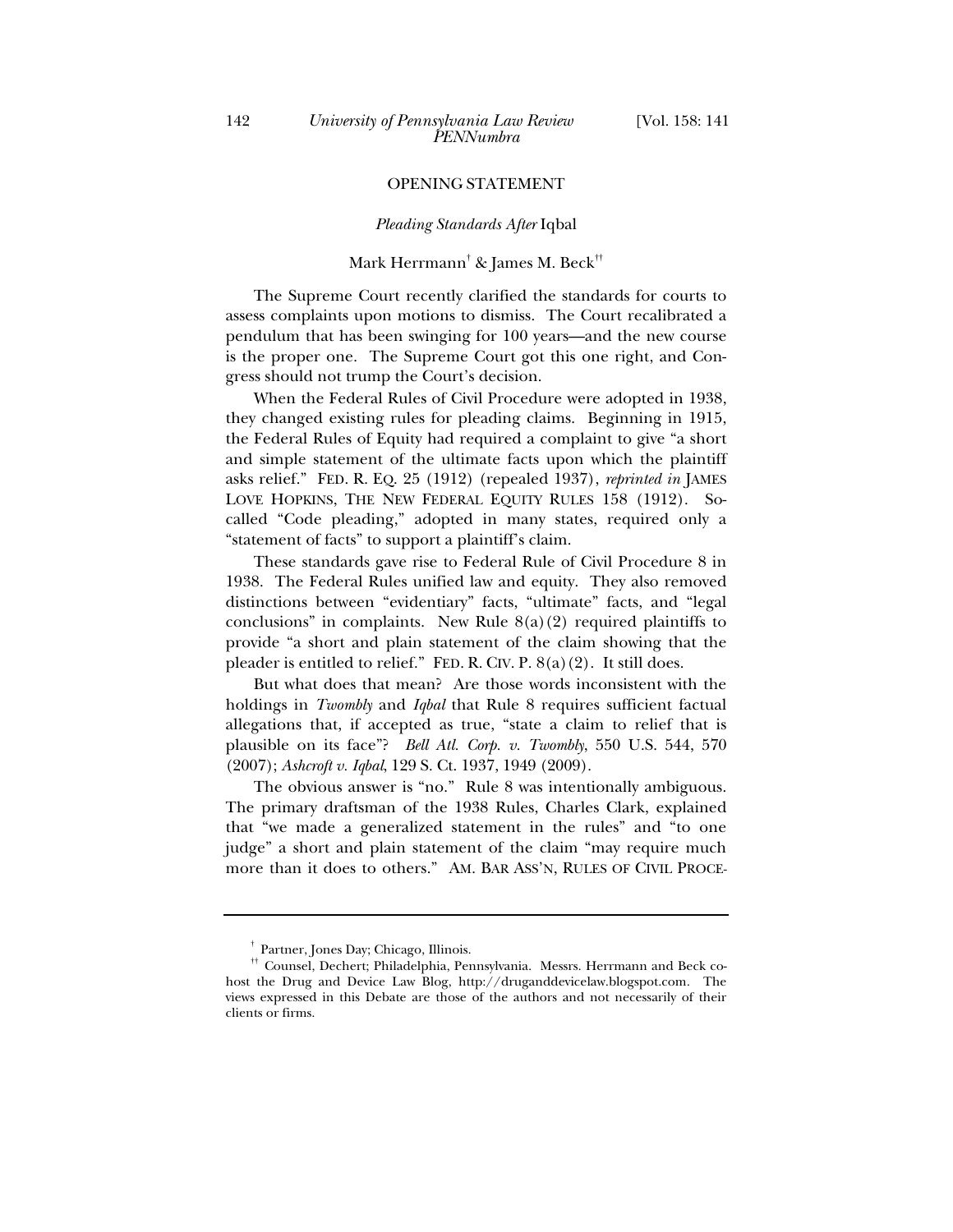DURE FOR THE DISTRICT COURTS OF THE UNITED STATES 220 (William W. Dawson ed. 1938). That generalized statement worked as expected. Some courts required more detailed pleadings than others. *Compare, e.g.*, *Patten v. Dennis*, 134 F.2d 137, 138 (9th Cir. 1943) (holding that Rule 8 requires "a statement of facts showing (1) the jurisdiction of the court; (2) ownership of a right by plaintiff; (3) violation of that right by defendant; [and] (4) injury resulting to plaintiff by such violation"), *with Chicago & Nw. Ry. v. First Nat'l Bank of Waukegan*, 200 F.2d 383, 384 (7th Cir. 1952) (employing language later used in *Conley v. Gibson*, 355 U.S. 41 (1957)).

In 1955, the Advisory Committee rejected an amendment to Rule  $8(a)(2)$  that would have required plaintiffs to state "facts constituting a cause of action." *See* Robert G. Bone, Twombly*, Pleading Rules, and the Regulation of Court Access*, 94 IOWA L. REV. 873, 893 n.109 (2009). It did so not to endorse fact-free pleading, but rather because the Committee already viewed existing Rule  $8(a)(2)$  as requiring "the pleader to disclose adequate information as the basis of his claim for relief as distinguished from a bare averment that he wants relief and is entitled to it." ADVISORY COMM. ON RULES FOR CIVIL PROCEDURE, RE-PORT OF PROPOSED AMENDMENTS TO THE RULES OF CIVIL PROCEDURE FOR THE UNITED STATES DISTRICT COURTS 18-19 (1955), *available at* http://www.uscourts.gov/rules/Reports/CV10-1955.pdf.

In 1957, the Supreme Court weighed in, offering in *Conley v. Gibson*, 355 U.S. 41 (1957), an extremely liberal interpretation of Rule 8. *Conley* contained dictum that a complaint should not be dismissed "unless it appears beyond doubt that the plaintiff can prove no set of facts in support of his claim which would entitle him to relief." *Id.* at 45-46. This phrasing invited abuse, since hypothetical "set[s] of facts" not even pleaded could prevent dismissal. Taken literally, the *Conley* dictum could make it impossible for a defendant to win a motion to dismiss, thus rendering Federal Rule of Civil Procedure 12 a nullity.

Some courts declined to read *Conley* literally and continued to hold "that legal conclusions need not be accepted as true on  $12(b)(6)$ motions" and "that pleaders are not entitled to unreasonable factual inferences." Edward A. Hartnett, *Taming* Twombly, 158 U. PA. L. REV. (forthcoming 2010) (manuscript at 16), *available at* http://ssrn.com/ abstract=1452875. They continued to dismiss complaints that plainly lacked merit.

Meanwhile, times continued to change. After 1957, Congress created many new statutory rights, *see, e.g*, Civil Rights Act of 1964, Pub. L. No. 88-352, 78 Stat. 241 (codified as 42 U.S.C. § 2000 (2006)); Age Discrimination in Employment Act of 1967, Pub. L. No. 90-202,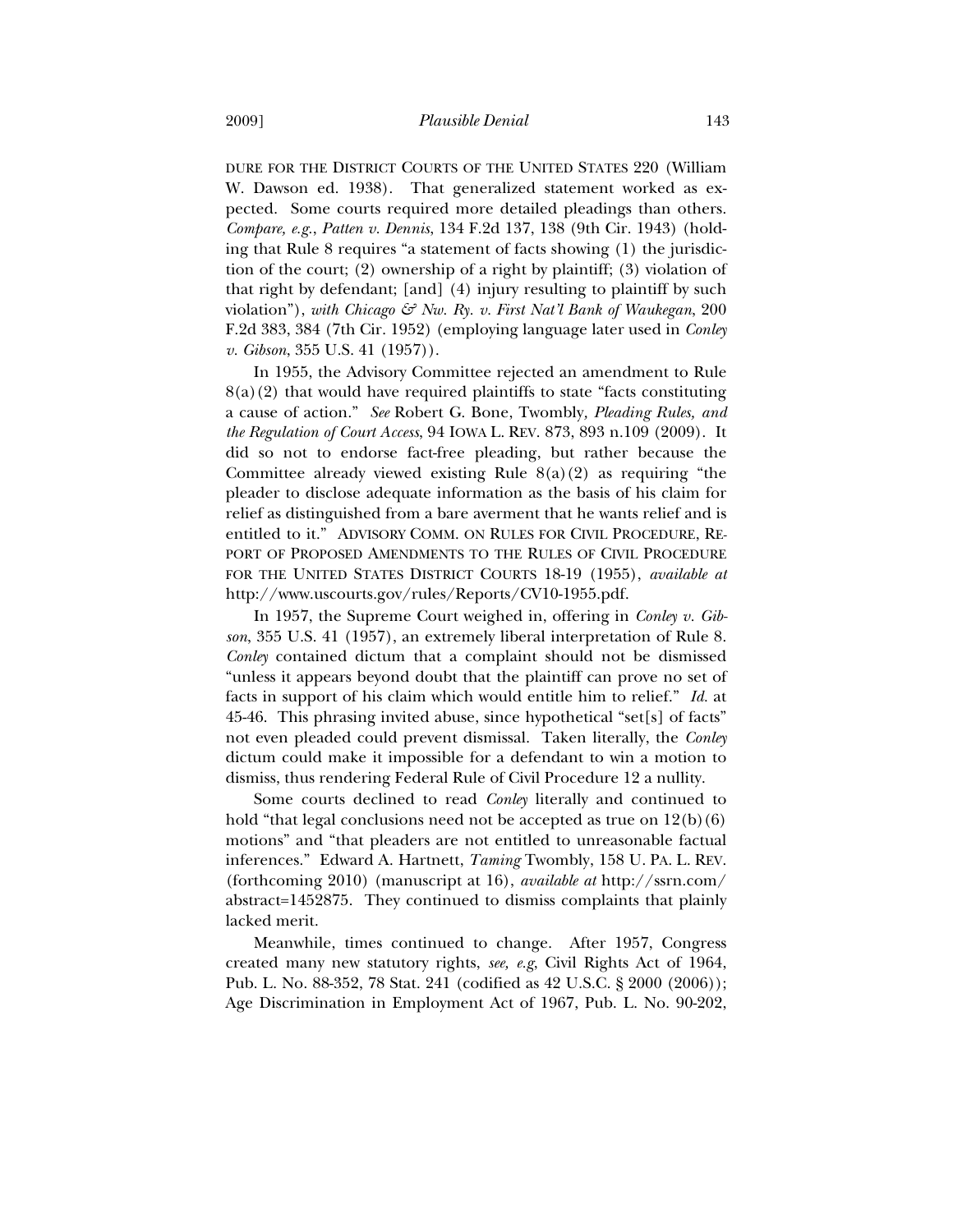81 Stat. 602 (codified as 29 U.S.C. § 621*–*34 (2006)), and the Supreme Court recognized others of constitutional dimension, *see, e.g.*, *Bivens v. Six Unknown Named Agents of Fed. Bureau of Narcotics*, 403 U.S. 388 (1971). The Federal Rules also evolved. In 1966, Rule 23 was liberalized, hugely expanding class action litigation. *See, e.g.*, 1 ALBE CONTE & HERBERT NEWBERG, NEWBERG ON CLASS ACTIONS § 1:1 (4th ed. 2002) (documenting the "explosion" in mass tort and class action litigation in last two decades). In 1970, "substantial changes" were made to the discovery rules that broadened discovery beyond anything that existed when *Conley* was decided—e.g., the "good cause" prerequisite to document production was eliminated. *See Proposed Amendments to the Federal Rules of Civil Procedure Relating to Discovery*, 48 F.R.D. 487, 487 (1970). The *Conley* Court could not have foreseen these changes nor possibly have contemplated electronic discovery and its deployment as a weapon of mass expense. *See* THE SEDONA CONFERENCE, THE SEDO-NA PRINCIPLES: BEST PRACTICES RECOMMENDATIONS & PRINCIPLES FOR ADDRESSING ELECTRONIC DOCUMENT PRODUCTION 17 (2d ed. 2007) (stating that unrestrained "transaction costs due to electronic discovery will overwhelm the ability to resolve disputes fairly in litigation").

An example from our own prior litigation experience is illustrative. In the 1990s, companies in the orthopedic bone-screw industry competed fiercely in the marketplace and regularly took each other to court over intellectual property issues. The industry's products were used by physicians in standard-of-care spinal surgery.

When organized plaintiffs chose to attack this industry (and its physician customers), they tried to undercut the existing standard of care for surgery. They filed hundreds of complaints alleging: (1) that the entire industry joined a conspiracy to defraud physicians and (2) that the industry, all of the leading medical societies, and certain physicians conspired to defraud other physicians, thus misleading the entire medical profession.

Confronted with one such complaint—naming more than 100 defendants, including many individual physicians—Judge Milton Shadur dismissed it sua sponte. *Jarmasek v. AcroMed Corp.*, No. 95-7095, 1995 WL 733466, at \*2 (N.D. Ill. Dec. 8, 1995). In his words, some allegations would "seem very likely to be demonstrably false" and the inclusion of certain defendants—"particularly, though not exclusively, the individual defendants"—"would seem highly problematic." *Id.*

But another judge, overseeing multidistrict litigation, first permitted the complaints to be amended and then allowed much of the amended complaints to survive motions to dismiss. *In re Orthopedic*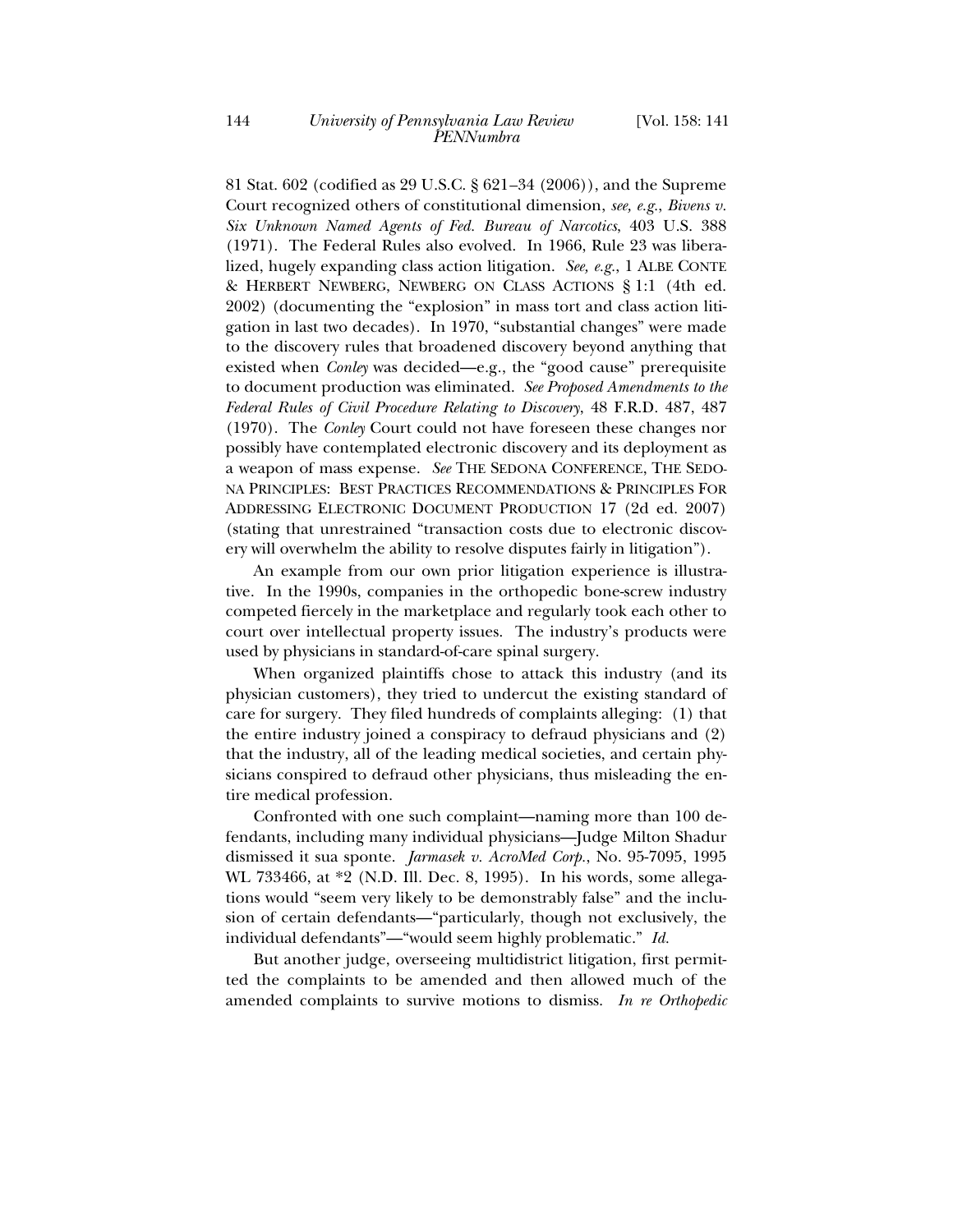*Bone Screw Prods. Liab. Litig.*, No. MDL 1014, 1997 WL 186325, at \*17 (E.D. Pa. Apr. 16, 1997). Although the manufacturers and medical societies (e.g., the American Academy of Orthopedic Surgeons) argued that physicians' lectures at medical conferences constitute scientific speech fully protected by the First Amendment, the court found them to be only "commercial speech" because plaintiffs "characterize the seminars as 'Tupperware parties' and 'sales events.'" *Id.* at \*16.

The ruling inflicted significant collateral damage. Hundreds of pending lawsuits jeopardized some physicians' credit and ability to obtain mortgages. One physician defendant died, and his widow and young children had to fight to obtain their inheritance out of probate. And, of course, all the defendants suffered the financial and practical burdens inflicted by massive discovery arising from these fanciful allegations. Needless to say, none of those complaints ever came close to trial, and they were eventually dismissed on summary judgment. *See* James M. Beck & John A. Valentine, *Challenging the Viability of FDCA-Based Causes of Action in the Tort Context: The Orthopedic Bone Screw Experience*, 55 FOOD & DRUG L.J. 389, 410-11 (2000). But these allegations of nearly universal conspiracy—without any facts supporting the core conspiracy allegations—created millions of dollars of unnecessary legal expense.

This type of out-of-control litigation prompted the Supreme Court in *Twombly* to adjust the threshold pleading requirements for unleashing the legal process. *See* 550 U.S. at 558 ("A district court must insist upon some specificity in pleading before allowing a potentially massive factual controversy to proceed." (internal quotation marks omit $ted)$ ). The Court reminded the judiciary that Rule  $8(a)$  "requires a 'showing,' rather than a blanket assertion, of entitlement to relief." *Id.* at 555 n.3. Under *Twombly*, a complaint must contain the following:

- "more than labels and conclusions, and a formulaic recitation of the elements of a cause of action will not do," *id.* at 555;
- "[f]actual allegations . . . enough to raise a right to relief above the speculative level," *id.*;
- "enough fact to raise a reasonable expectation that discovery will reveal evidence of [liability]," id. at 556;
- "allegations plausibly suggesting (not merely consistent with) [liability]," id. at  $557$ ;
- "either direct or inferential allegations respecting all the material elements necessary to sustain recovery under some viable legal theory," id. at 562 (internal quotation marks omitted); and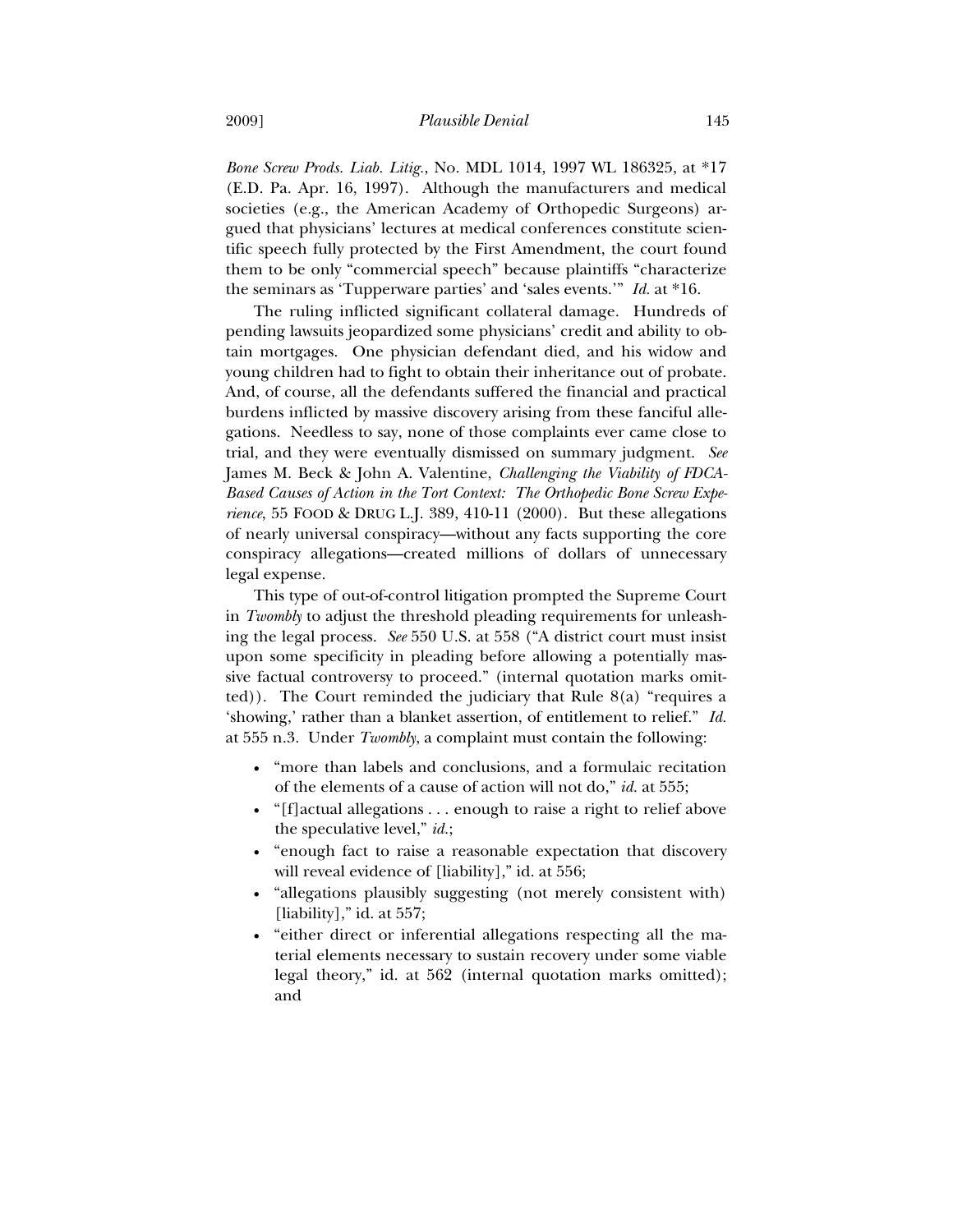"enough facts to state a claim to relief that is plausible on its face," id. at 570.

The liberal *Conley* "no set of facts" dictum had "earned its retirement" because too many courts had allowed "wholly conclusory statement[s] of claim" to survive "whenever the pleadings left open the possibility that a plaintiff might later establish some 'set of [undisclosed] facts' to support recovery." *Id*. at 561-63 (second alteration in original).

Two years later, in *Iqbal*, the Court made clear that the adjusted pleadings standard applied to all complaints, not just to the antitrust claims involved in *Twombly*. In any context, "conclusory" allegations are "disentitle $[d]$ ... to the presumption of truth." 129 S. Ct. at 1951.

We applaud this development.

First, *Twombly* and *Iqbal* are proper exercises of judicial power. One of the Supreme Court's jobs is to interpret the Federal Rules. It is a reasonable choice to emphasize less that a complaint should be "short" and more that it must include a "showing that the pleader is entitled to relief." FED. R. CIV. P.  $8(a)(2)$ .

Second, *Twombly* and *Iqbal* are right on the law. The rules should require "plausible" allegations. Why should implausible litigation be allowed? Likewise, claims should have to pass a "more than speculative" test. Anything less simply invites expensive fishing expeditions. As for "labels," "conclusions," and "formulaic recitations"—the betterreasoned decisions did not credit them even under *Conley*. The rules are not designed to reward lazy lawyers whose primary litigation tool is the word processor. In short, there is nothing unreasonable about the pleading requirements that the Court articulated. We should celebrate that the Supreme Court has settled on a standard that permits only "plausible," non-"speculative" claims with a "reasonable expectation" of success to inflict on defendants the enormous cost of discovery and the other collateral damages of litigation.

Third, *Twombly* and *Iqbal* are the right policy. All fair observers acknowledge the skyrocketing cost of discovery. Some argue that the nature of the judicial process guarantees that judges cannot control discovery costs once litigation has commenced. *See, e.g.*, Frank H. Easterbrook, *Discovery as Abuse*, 69 B.U. L. REV. 635, 638-39 (1989) ("A magistrate supervising discovery does not—cannot—know the expected productivity of a given request, because the nature of the requester's claim and the contents of the files (or head) of the adverse party are unknown."). Every incentive exists for plaintiffs to abuse discovery because many defendants choose settlement when faced with its high cost. It is entirely proper to prevent plaintiffs who cannot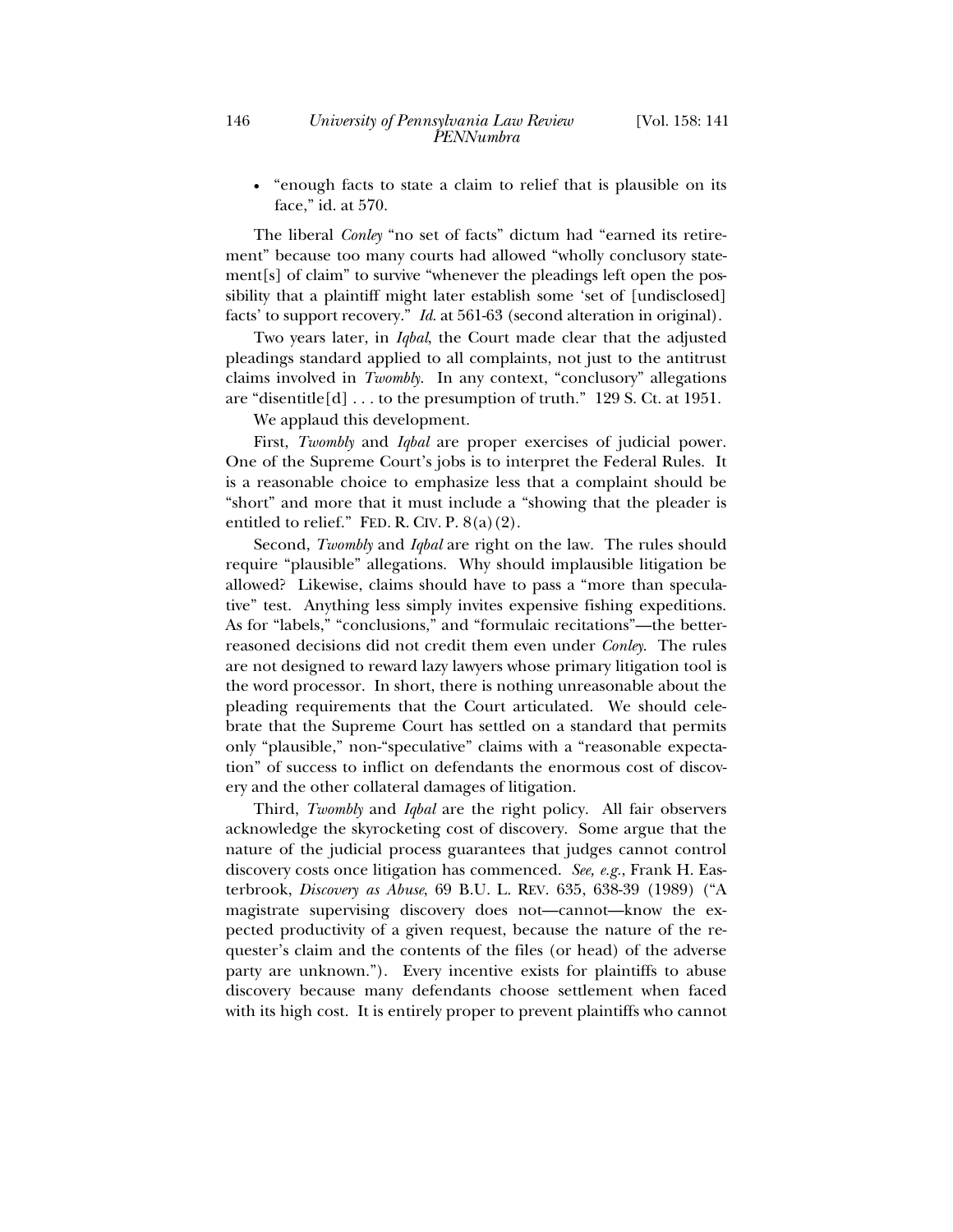state even "plausible" claims from inflicting massive discovery costs on defendants—and on society.

Fourth, courts have no legitimate basis for favoring plaintiffs when interpreting pleading standards. A just system does not pick sides in advance, but instead establishes neutral rules. We reject the normative view that it is somehow "better" to let unmeritorious cases proceed than to risk that meritorious cases will be dismissed. Either way represents error, and neither error is inherently better than the other. Indeed, given the enormous transaction costs that litigation entails, Type II errors (false negatives) are probably preferable to Type I errors (false positives) from a purely economic perspective.

Finally, we are heartened by the recent statement of three justices:

[T]here is considerable force to the argument that a hearing in which the trial court [imposes the cost of class notice on a defendant, but] does not consider the underlying merits of the class-action suit is not consistent with due process because it is not sufficient, or appropriate, to protect the property interest at stake.

*DTD Enters., Inc. v. Wells*, No. 08-1407, 2009 WL 3255157, at \*1 (U.S. Oct. 13, 2009) (Kennedy, J., concurring in denial of certiorari). The same reasoning equally applies to all litigation costs.

Potentially meritorious claims by plaintiffs should not lightly be dismissed. But implausible claims, unsupported by facts, should be screened out to avoid inflicting massive costs on innocent parties with essentially no procedural protection at all.

Congress should endorse the recent decisions in *Twombly* and *Iqbal*; it should not undo them.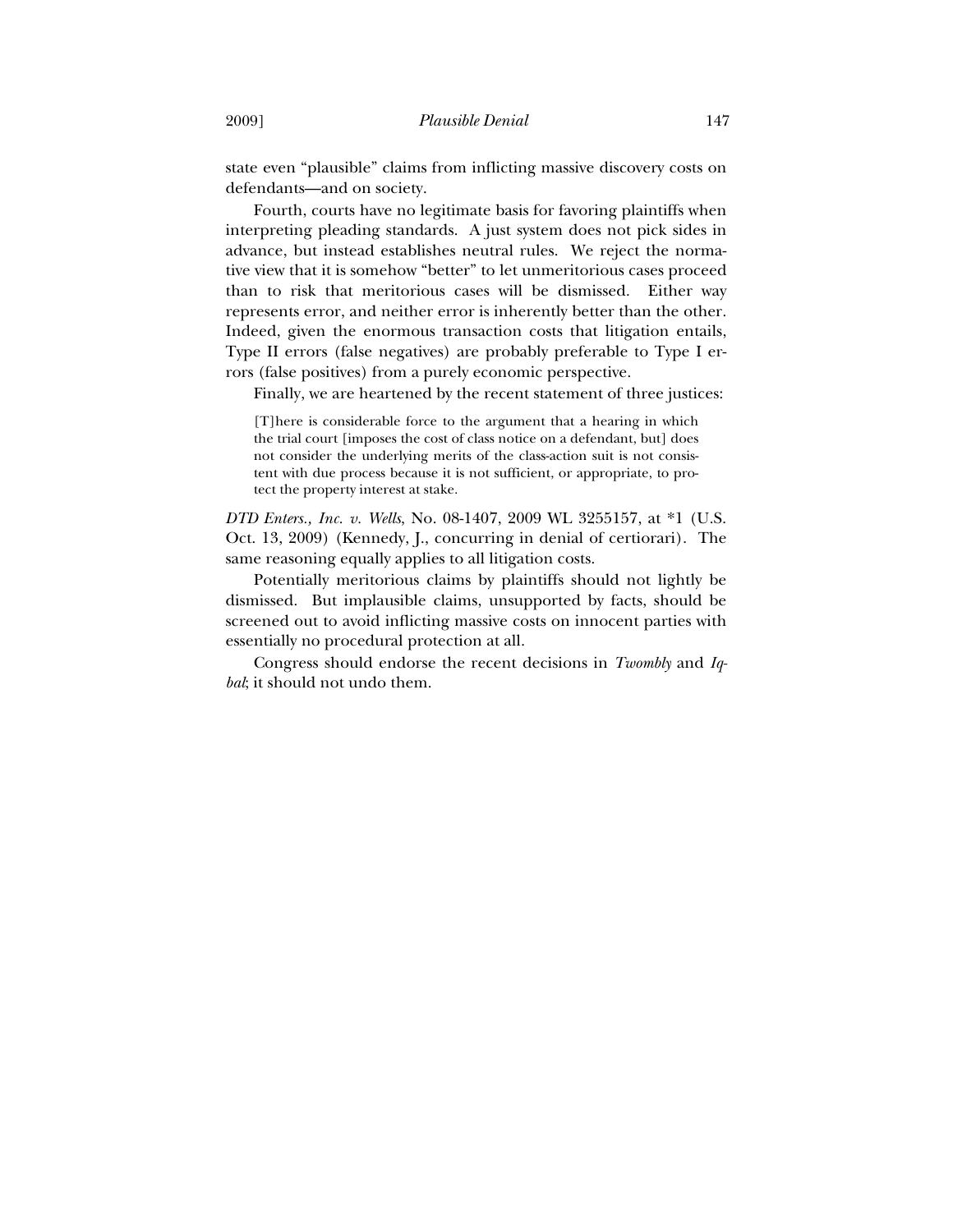## REBUTTAL

## *Time Out\**

#### Stephen B. Burbank†

The Supreme Court did not "clarify the standards for courts to assess complaints upon motions to dismiss" in its recent pleading decisions. It changed them. It did so, moreover, through a process that was illegitimate and inadequate given the statutory requirements of the Rules Enabling Act, 28 U.S.C. § 2072 (2006), the stakes, and the Court's woeful lack of both information and experience regarding the important issues of public policy implicated. Those issues include, in addition to the costs of meritless litigation that Mr. Herrmann and Mr. Beck emphasize, access to court, the right to a jury trial, whether our society remains committed to private litigation as a means of securing compensation for injury and enforcing important social norms, and whether, if we retreated from that commitment, we would provide alternatives.

The drafters of the Federal Rules objected to fact pleading because it led to wasteful disputes about distinctions that they thought were arbitrary or metaphysical, too often cutting off adjudication on the merits. As Edgar Tolman, who bore major responsibility for explaining the proposed Federal Rules to Congress, put it, "In these rules there is no requirement that the pleader must plead a technically perfect 'cause of action' or that he must allege 'facts' or 'ultimate facts.'" *Rules of Civil Procedure for the District Courts of the United States: Hearings on H.R. 8892 Before the H. Comm. on the Judiciary*, 75th Cong. 94 (1938) [hereinafter *Hearings*]. They also believed that pleading was a poor means to expose the facts underlying a legal dispute, a role that could better be played by discovery. *See id.* at 98.

Notice pleading was an important architectural element of a private enforcement regime that was created by the federal judiciary pursuant to congressional delegation. Once entrenched through *Conley v. Gibson*, 355 U.S. 41 (1957), it became part of the background against which Congress legislated, creating many of the new statutory rights mentioned by Mr. Herrmann and Mr. Beck. What they do not

<sup>\*</sup>

<sup>©</sup> Stephen B. Burbank 2009.<br>David Berger Professor for the Administration of Justice, University of Pennsylvania Law School.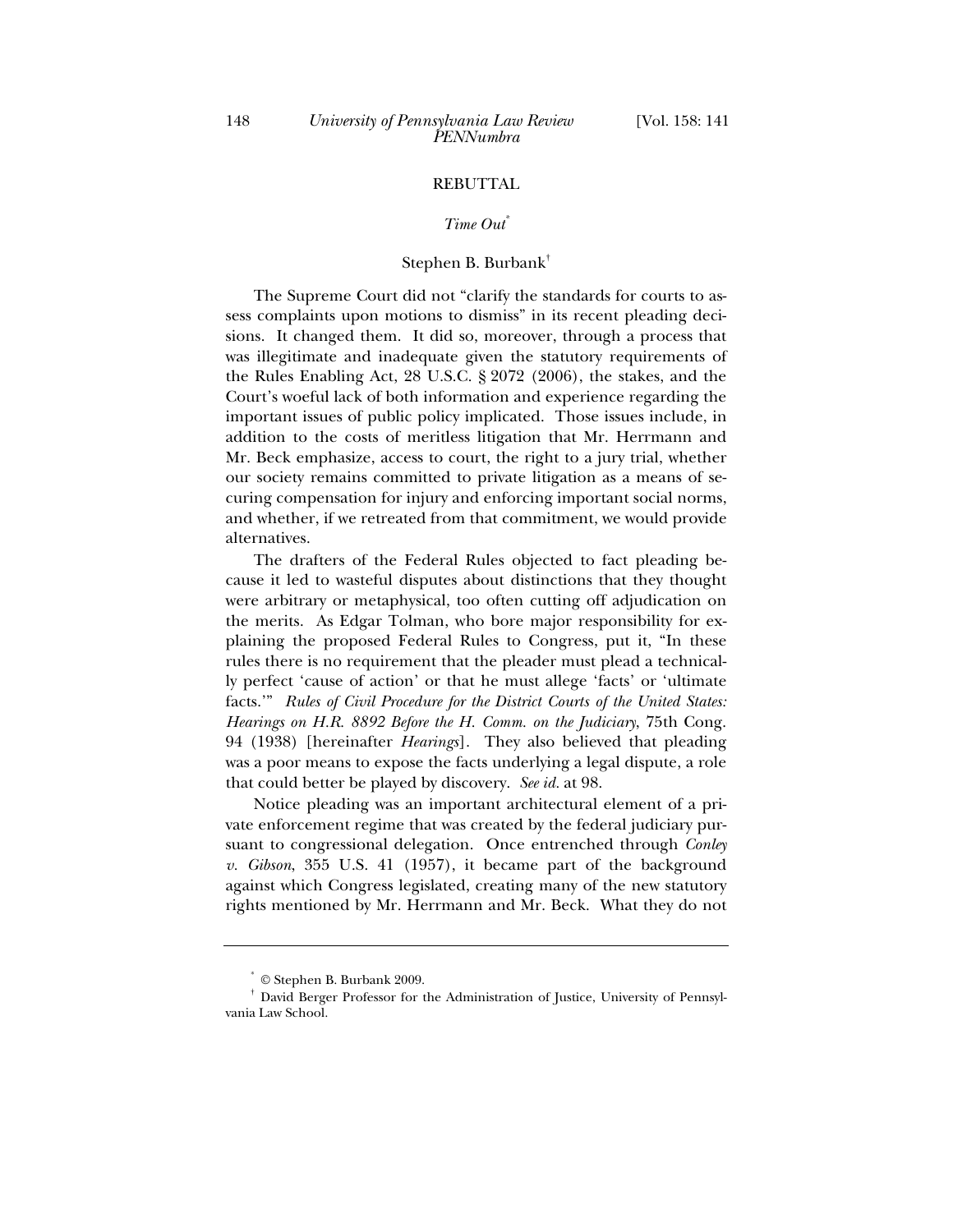mention is the significance that Congress may have accorded notice pleading—and the easy access it affords—when enacting statutes with pro-plaintiff fee-shifting provisions or multiple damages provisions, which are clear signals of congressional purpose to use private civil litigation as a means of enforcement.

The attempt to defend *Twombly* from criticism by arguing that one judicial interpretation merely replaced another is not persuasive. First, it is difficult to find *Twombly*'s (let alone *Iqbal*'s) standards in the relevant work of Charles Clark, the chief architect of the pleading rules, and it is difficult to separate his views from those of the Advisory Committee on which he served as Reporter. Second, as Tolman testified, the original Advisory Committee found "thousands of cases that have gone wrong on dialectical, psychological and technical argument as to whether . . . certain allegations were allegations of 'fact' or were 'conclusions of law.'" *Hearings*, *supra*, at 94. Third, a generally applicable requirement of "plausibility" is unquestionably an innovation. Fourth, the Court has told us that "we are bound to follow [a Federal Rule] as we understood it upon its adoption, and . . . we are not free to alter it except through the process prescribed by Congress in the Rules Enabling Act." *Ortiz v. Fibreboard Corp.*, 527 U.S. 815, 861 (1999). Clark's pertinent statements about Rules 8 and 12 aside, if one insists on better evidence of the Court's original understanding than *Conley*, there are (1) *Hickman v. Taylor*, 329 U.S. 495, 501 (1947) ("The new rules, however, restrict the pleadings to the task of . . . notice-giving  $\dots$ "); (2) Tolman's 1938 testimony to Congress; and (3) explanations of the new Federal Rules by members of the Advisory Committee at educational events that were held for the practicing bar in 1938. *See, e.g.*, AM. BAR ASS'N, FEDERAL RULES OF CIVIL PROCEDURE: PRO-CEEDINGS OF THE INSTITUTE AT WASHINGTON, D.C. AND OF THE SYMPO-SIUM AT NEW YORK CITY 241, 308 (Edward H. Hammond ed., 1938).

Comparing the role that the drafters of the Federal Rules envisioned for pleading, and what they thought could fairly be demanded of plaintiffs filing complaints, with the new world celebrated by Mr. Herrmann and Mr. Beck leaves no doubt that the Court in *Twombly* and *Iqbal* ignored previous acknowledgments that it has "no power to rewrite the Rules by judicial interpretation." *Harris v. Nelson*, 394 U.S. 286, 298 (1969). Nor should there be any mystery why the Court proceeded as it did.

Notwithstanding the Court's embrace of notice pleading in *Hickman* and *Conley*, some lower federal courts determined that certain types of cases should be subject to heightened pleading requirements. In two decisions that Mr. Herrmann and Mr. Beck do not mention,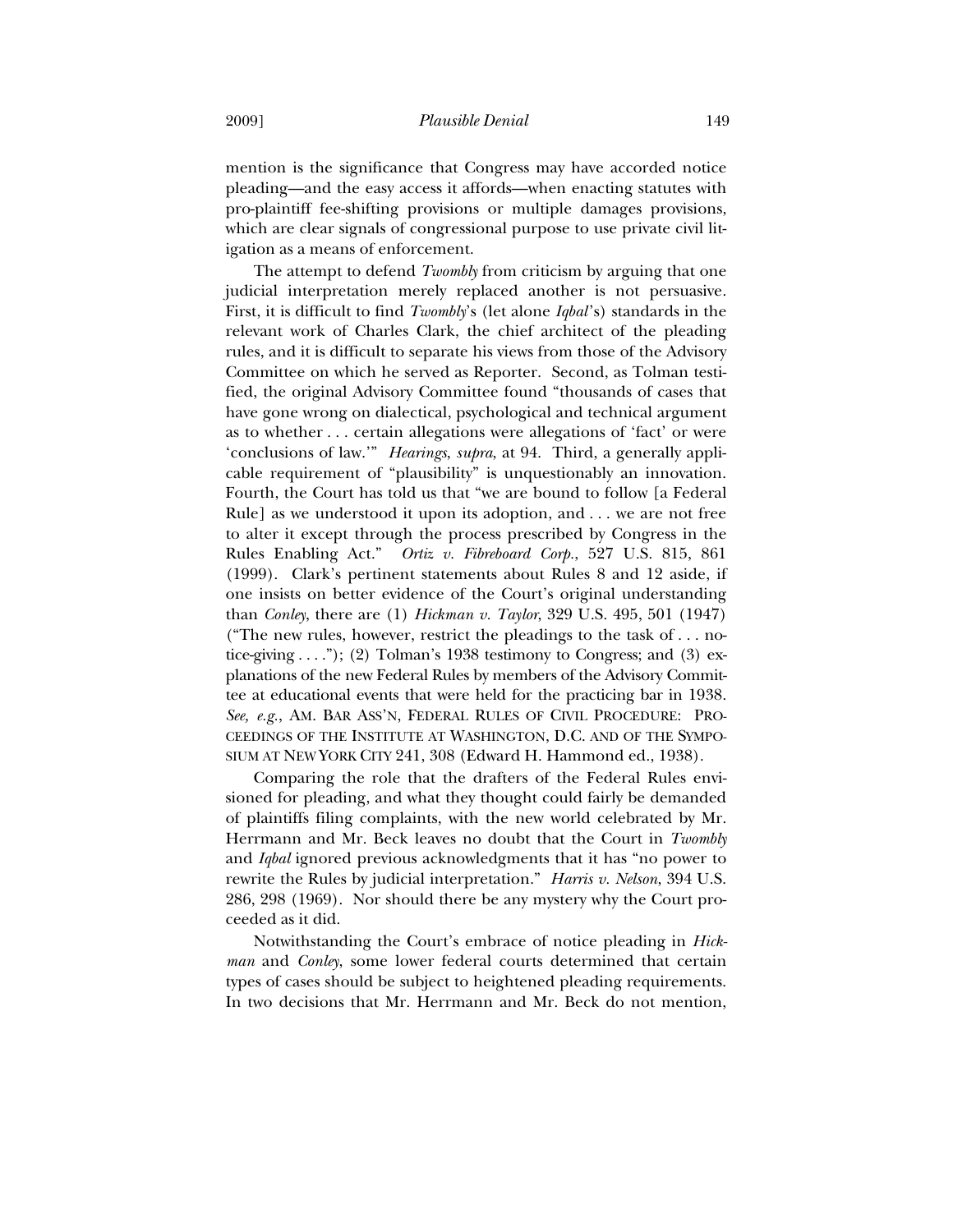the Supreme Court rejected such judge-made rules as inconsistent with the Federal Rules and with the principle that the Federal Rules can be changed only through the Enabling Act process or by statute. *See Swierkiewicz v. Sorema N.A.*, 534 U.S. 506, 515 (2002); *Leatherman v. Tarrant County Narcotics Intelligence and Coordination Unit*, 507 U.S. 163, 168 (1993). Yet, the technique persisted even after *Swierkiewicz*, and by this time it bordered on lawlessness.

During the same period efforts were made again (as they were prior to *Conley*) to secure amendments to the Federal Rules that would implement some form of fact pleading. Because such amendments would obviously and directly implicate access to court and the enforcement of substantive rights and rulemaking in the area would attract intense interest group activity (on both sides) and lead to intense controversy in Congress, the Advisory Committee (on a number of occasions) quickly determined not to proceed. *See, e.g.*, Civil Rules Advisory Comm., Minutes: September 7-8, 2006, at 22-24, http:// www.uscourts.gov/rules/Minutes/CV09-2006-min.pdf; *id.* at 22 ("There is no current disposition to recommend that notice pleading be abandoned or somehow redefined or tightened."). The Chief Justice, who appoints all members of rulemaking committees and meets regularly with key participants, was almost surely aware of this history. Thus, when the Court (whose membership had changed since 2002) determined to make the break from notice pleading, the Article III process may have seemed all that was available.

In initiating change through its power to decide cases and controversies, however, the Court lacked the information and diverse perspectives that the rulemaking process affords. As a result, the Court was not well positioned institutionally to evaluate the procedural costs and benefits of tightening the pleading screws on plaintiffs in the isolated substantive law contexts involved in those cases. Acting under Article III, it was even less well positioned to estimate the procedural costs and benefits of a *general rule* of plausible pleading, let alone the broader social costs and benefits of such a rule.

Numerous policy questions presented by *Twombly* and *Iqbal* would have benefited from the fruits of empirical research. Consider as an example the *Twombly* Court's discussion of the costs of discovery. Eschewing any reference to systematic as opposed to anecdotal data, the majority relied to a great extent on an article by Judge Easterbrook that is heavy on theory and light on facts. *Bell Atl. Corp. v. Twombly,* 550 U.S. 544, 559 (2007) *(citing* Frank Easterbrook, *Discovery as Abuse*, 69 B.U. L. REV. 635 (1989)). Not only was that article's analy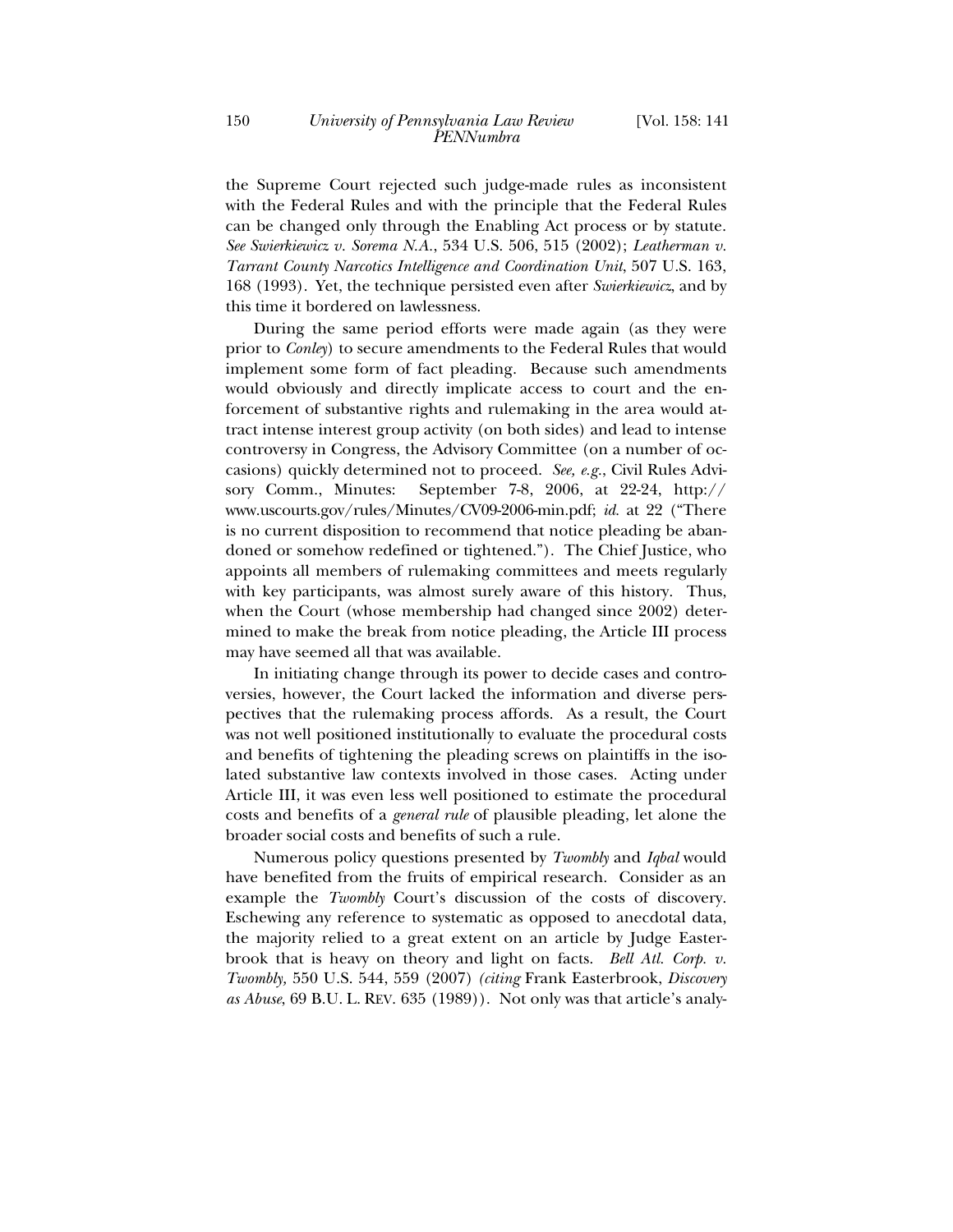sis predicated on a law and economics model of "impositional discovery," it was published in 1989, before substantial changes to the discovery rules in 1993, 2000, and 2006 that the *Twombly* Court did not mention. Moreover, empirical research aside, many of the policy questions implicated in *Twombly* and *Iqbal* would have benefited from a base of experience with federal trial court litigation broader than that possessed by the members of the Supreme Court, almost all of which predated Justice Stevens's appointment in 1975.

Mr. Herrmann and Mr. Beck evidently have more federal litigation experience than the members of the Court. Unfortunately, however, (1) they use it as an excuse to pad their Opening Statement with anecdotes said to be representative of the "type of out-of-control litigation [that] prompted . . . *Twombly*," and (2) they show no more interest in systematic data than did the Court in *Twombly*. Indeed, remarkably, they claim that "[a]ll fair observers acknowledge the skyrocketing cost of discovery." In fact, empirical research on discovery conducted over thirty years has not demonstrated that it has been a problem in more than a small slice of litigation. Moreover, an October 2009 Federal Judicial Center survey of attorneys in recently closed civil cases hardly supports the story of ubiquitous abuse or "skyrocketing cost." EMERY G. LEE III & THOMAS E. WILLGING, FEDERAL JUDICIAL CENTER NA-TIONAL, CASE-BASED CIVIL RULES SURVEY 40 (2009), *available at* http:// www.fjc.gov/public/pdf.nsf/lookup/dissurv1.pdf/\$file/dissurv1.pdf (finding that median estimates of discovery costs related to total litigation costs were lower than the median responses to the question of what the proper ratio is between the costs of discovery and litigation costs). At least, however, Mr. Herrmann and Mr. Beck's Opening Statement confirms that the heart of the matter is discovery, not pleading.

It has been said that although it may be easy to lie with statistics, it is easier to lie without them. The process of adjudication permitted the Court to avoid some inconvenient truths that the Enabling Act process would have revealed and thereby to realign itself with business and business lawyers, just as Professor Robert Gordon predicted:

Careful studies demonstrate that the "litigation explosion" and "liability crisis" are largely myths and that most lawyers' efforts go into representing businesses, not individuals; unfortunately, those studies have had no restraining effect on this epidemic of lawyers' open expression of disdain for law. It may be, however, that business lawyers' identification with law and the courts may rise again with the recent revival of business-friendly jurisprudence in the Supreme Court.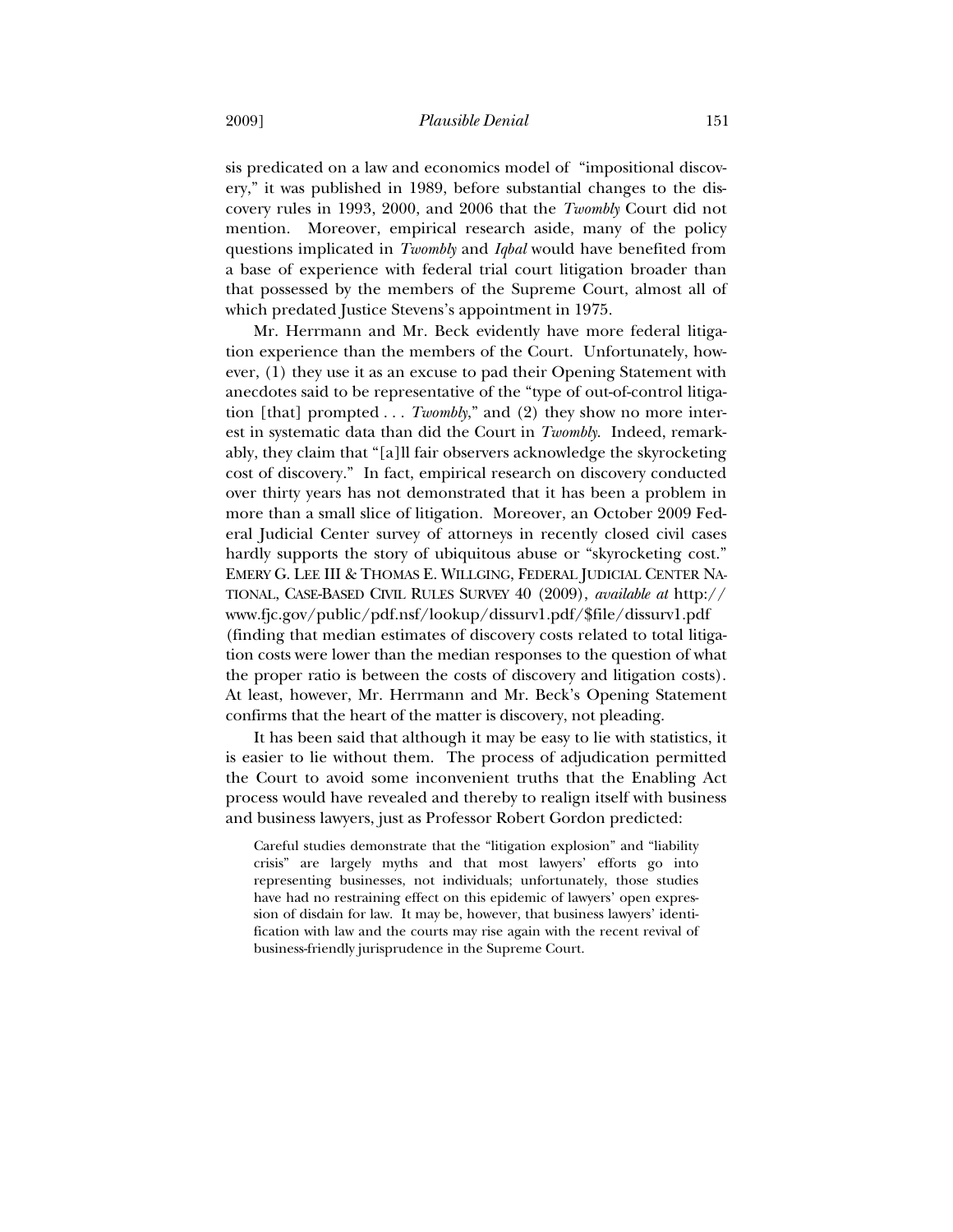Robert W. Gordon, *The Citizen Lawyer—A Brief Informal History of a Myth with Some Basis in Reality*, 50 WM. & MARY L. REV. 1169, 1199 (2009) (footnotes omitted).

The Court did not know nearly enough to remake federal pleading law through the process of adjudication, which is one reason why Mr. Herrmann and Mr. Beck's blessing of the Court's decisions cannot be taken seriously. At the end of the day, a normative assessment of these decisions and the problems that they address should depend on a careful identification and comparison of the costs and benefits of the litigation system to which notice pleading—accompanied by the opportunity for broad discovery—contributed and the proposed replacement, as well as consideration of alternative institutional avenues of change. One need not reach the former steps, however, in order to conclude that *Twombly* and *Iqbal* were serious mistakes. For, as I have demonstrated, there are many reasons to deplore the use of litigation as opposed to rulemaking or legislation as the vehicle for change, whether one is concerned about the process that should be used before important public policy decisions are made or about democratic accountability.

Of course, no one knows nearly enough about the impact of *Twombly* and *Iqbal* to state with confidence that they have effected or will effect a radical change. Yet, there already are many decisions recognizing that complaints have been dismissed that would not have been dismissed previously and early empirical work suggests a disproportionately adverse impact on the usual victims of "procedural" reform—civil rights, including employment discrimination, plaintiffs. *See Has the Supreme Court Limited Americans' Access to Courts? Hearing Before the S. Comm. on the Judiciary*, 111th Cong. app. B (2009) (testimony of Stephen B. Burbank, Professor, University of Pennsylvania Law School), http://judiciary.senate.gov/pdf/12-02-09%20Burbank %20Testimony.pdf (collecting cases); Patricia W. Hatamyar, *The Tao of Pleading: Do* Twombly *and* Iqbal *Matter Empirically?*, 59 AM. U. L. REV. (forthcoming 2010) (manuscript at 33-39), *available at* http:// ssrn.com/abstract=1487764. Even apart from these concerns, however, Mr. Herrmann and Mr. Beck's Opening Statement provides ample reason to conclude that the risks of harm should not be countenanced while we wait for lawmaking that is legitimate and adequately informed. Thus, their question, "Why should implausible litigation be allowed?," and their assertion that "courts have no legitimate basis for favoring plaintiffs when interpreting pleading standards" both suggest lamentable indifference to the Seventh Amendment, which assigns to juries, not judges, the role of applying "experience and common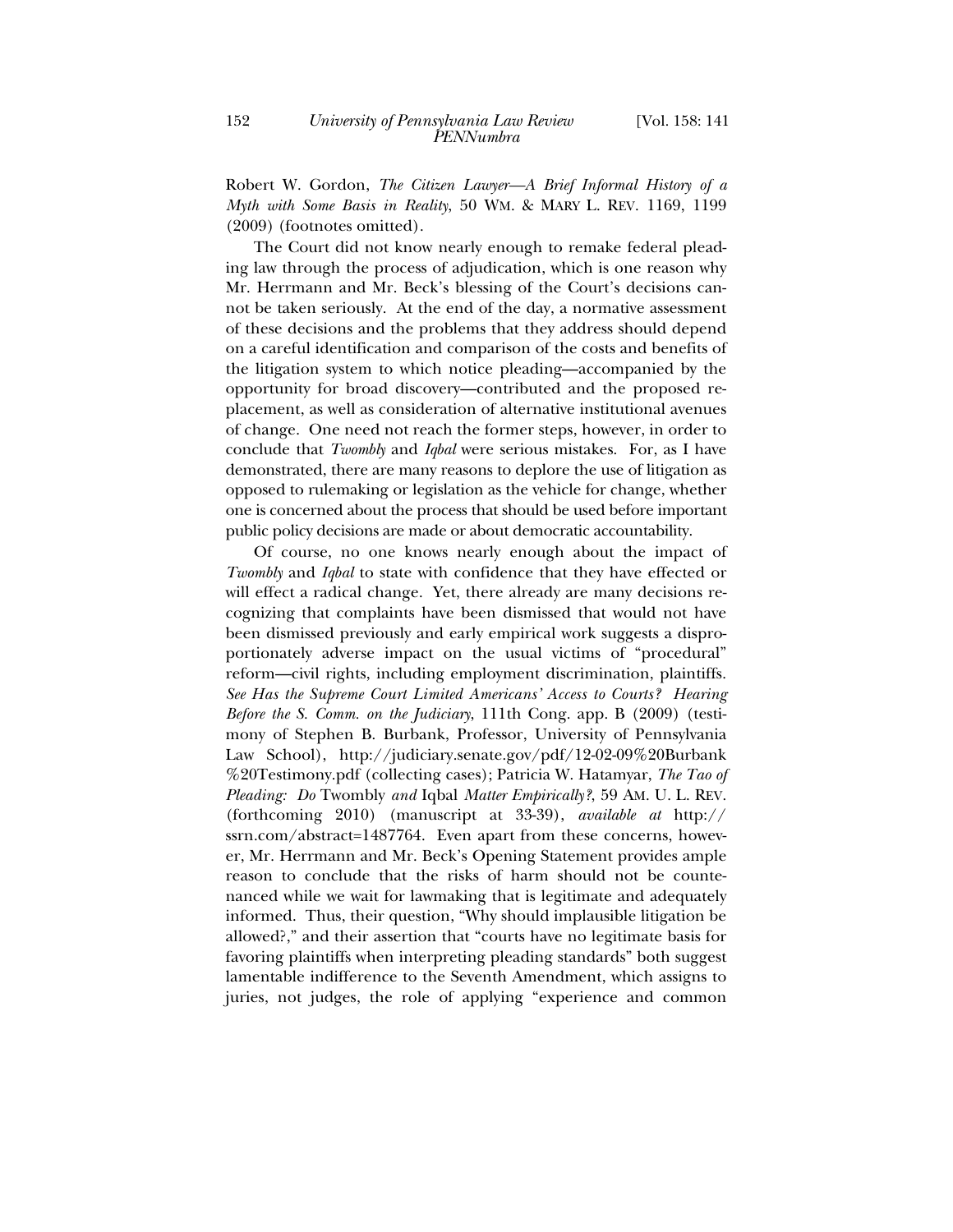sense" to disputed facts. There is a risk that judges assessing the plausibility of complaints will fail to recognize the influence of their cultural predispositions. Mr. Herrmann and Mr. Beck's Opening Statement is awash in cultural predispositions, some of which are at odds with foundational assumptions of the Federal Rules, numerous federal statutes that have sought to enlist them in the enterprise of private enforcement of public law, and the constitutionally ordained allocation of power between judge and jury.

Because the Supreme Court's recent pleading decisions are at odds with premises underlying the Federal Rules, with precedent, and with congressional expectations, and because those seeking access to the federal courts should not have to bear the risk of irreparable injury as a result of improvident Supreme Court decisions, legislation to restore the status quo is necessary and appropriate. Once such legislation is in place, it will be time to consider change in a thoughtful and deliberate way through the more democratic processes of rulemaking and legislation. As suggested, the focus of the inquiry should be discovery, not pleading.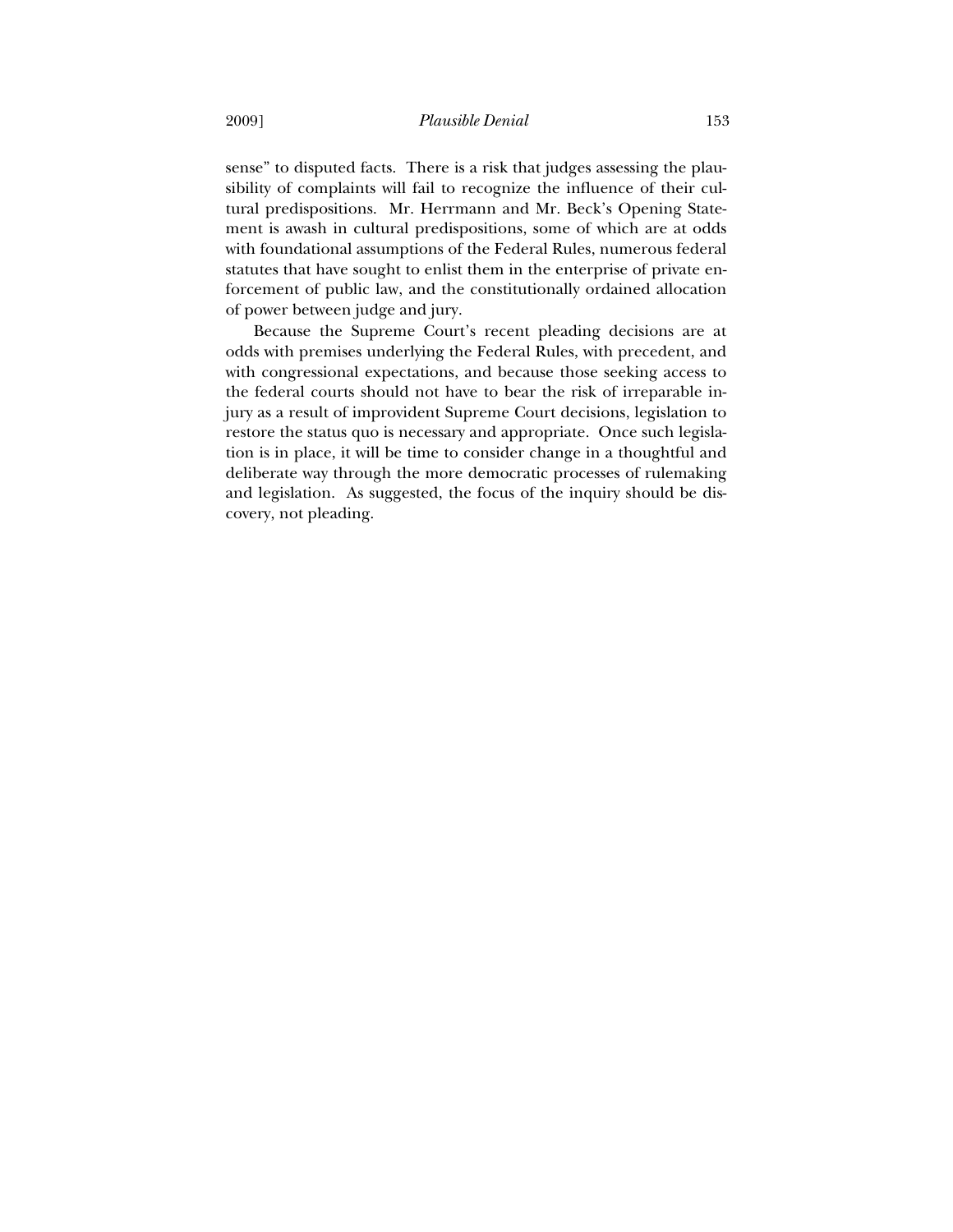## CLOSING STATEMENT

#### *In Praise Of* Twombly

#### Mark Herrmann & James M. Beck

We thank Professor Burbank for his thoughtful critique of our Opening Statement.

Our overwhelming reaction to his critique is this: we have heard these arguments before. In the 1980s, the Supreme Court reinterpreted Rule 56 to make obtaining summary judgment easier. *See, e.g., Celotex Corp. v. Catrett*, 477 U.S. 317, 322-26 (1986). Scholars attacked the Court for eschewing formal rulemaking and for violating the Seventh Amendment. *See, e.g.*, Jeffrey W. Stempel, *A Distorted Mirror: The Supreme Court's Shimmering View of Summary Judgment, Directed Verdict, and the Adjudication Process*, 49 OHIO ST. L.J. 95, 163-65, 181-87 (1988) (claiming that the summary judgment trilogy violates the Rules Enabling Act and is unconstitutional). In the 1990s, the Court reinterpreted Federal Rule of Evidence 702 to limit expert testimony. *See Daubert v. Merrell Dow Pharms., Inc.*, 509 U.S. 579, 589-95 (1993). Again, the academy was outraged for the same reasons. *See, e.g.*, Michael H. Gottesman, *From* Barefoot *to* Daubert *to* Joiner*: Triple Play or Double Error?*, 40 ARIZ. L. REV. 753, 760 (1998) (arguing that *Daubert* is unconstitutional). Now, in the 2000s, the Court has reinterpreted Rule 8 to raise the pleading bar, and here we go again. We are confident that, two decades hence, *Bell Atlantic Corp. v. Twombly*, 550 U.S. 544 (2007), and *Ashcroft v. Iqbal*, 128 S. Ct. 1937 (2009), will be as accepted a part of the legal landscape as *Catrett* and *Daubert* are today.

We also have specific reactions to Professor Burbank's arguments, which we group into the following five general categories.

*First*, Professor Burbank suggests that *Twombly* and *Iqbal* did not clarify but rather changed the law, perhaps dramatically enough to undercut Congress's reliance on existing pleading standards when it enacted legislation in the 1960s and 1970s. No legislative history is offered, so the same speculation could apply to summary judgment or expert witness standards—Congress "may have" relied on them in its legislative process. Yet Congress has never overruled *Catrett* or *Daubert*, and the Supreme Court still follows them.

*Twombly* is no more "radical" than *Catrett* or *Daubert*. Rule 8(a) invites interpretation. As explained in our Opening Statement, Charles Clark, the primary draftsman of the 1938 Rules, said so. And the lower courts said so: for twenty years, they divided over Rule 8's meaning.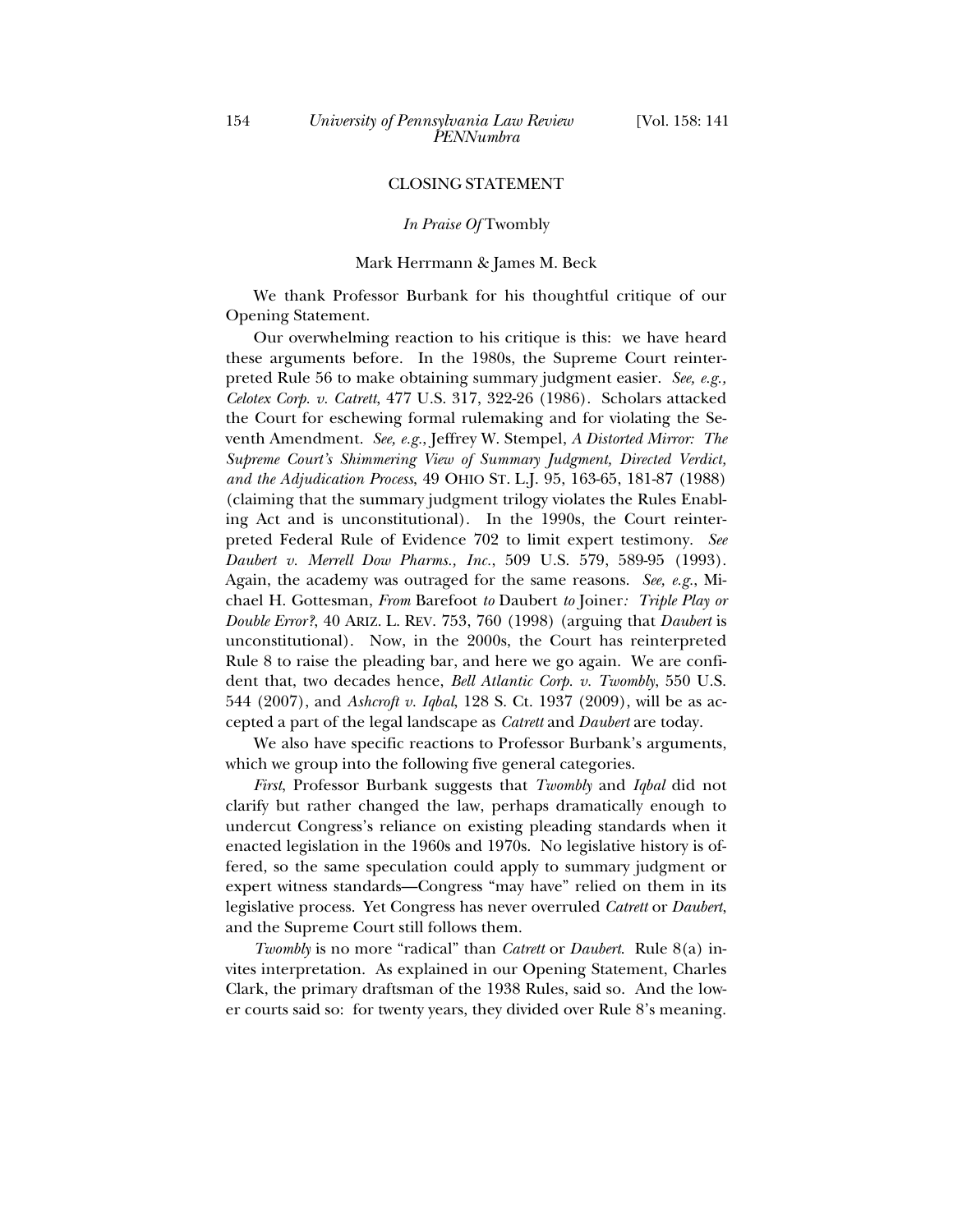The 1957 *Conley* decision gave Rule 8 an extremely liberal interpretation, but even *Conley* did not end the ambiguity. Federal judges continued to adjust pleading standards in various types of cases, *see, e.g.*, *Elliott v. Perez*, 751 F.2d 1472, 1479 (5th Cir. 1985), and the Supreme Court responded as it saw fit. The Court sometimes rejected more stringent pleading requirements, *see, e.g.*, *Leatherman v. Tarrant County Narcotics Intelligence & Coordination Unit*, 507 U.S. 163 (1993), and sometimes accepted them, *see e.g.*, *Dura Pharms., Inc. v. Broudo*, 544 U.S. 336, 347 (2005). *Twombly* and *Iqbal* simply continue that conversation. The Republic has not fallen.

*Second*, Professor Burbank implies that, in *Twombly* and *Iqbal*, the Supreme Court may have acted beyond its authority. He claims that *Twombly* ignored earlier Court pronouncements that the Federal Rules can be "changed" only through the Rules Enabling Act process. Indeed, Professor Burbank accuses lower courts that interpret Rule 8 more strictly as "border[ing] on lawlessness." By that standard, *Erie Railroad Co. v. Tompkins*, 304 U.S. 64 (1938), must be outright anarchy—reinterpreting the Rules of Decision Act and a core procedural doctrine far older than *Conley* with no Rules Committee or "empirical research" at all.

Moreover, *Twombly* was decided by a seven-to-two majority in the Supreme Court. If stricter pleading standards are "lawlessness," our highest court has not gotten the memo. Rule 1 directs courts to interpret the Rules "to secure the just, speedy, and inexpensive determination of every action." FED R. CIV. P. 1. The Supreme Court was well within that mandate to interpret Rule 8 to require a "plausible" claim before a plaintiff can unleash discovery on an opponent. Indeed, many (although not all) scholars recognize a more expansive Supreme Court role in interpreting the Federal Rules than when interpreting a statute. *See, e.g.*, Joseph P. Bauer, Schiavone*: An Un-*Fortune*-ate Illustration of the Supreme Court's Role as Interpreter of the Federal Rules of Civil Procedure*, 63 NOTRE DAME L. REV. 720, 720 (1988). *Twombly* and *Iqbal* fall comfortably within the Court's authority.

The Supreme Court, of course, knows all about its earlier precedents and the Rules Enabling Act. *Twombly* discussed and distinguished *Swierkiewicz v. Sorema N.A.*, 534 U.S. 506 (2002), its most recent pleading decision. *Twombly*, 550 U.S. at 569-70. The distinction may or may not be persuasive, but the question presented in *Swierkiewicz* did not concern notice pleading but whether a discrimination plaintiff must "plead specific facts showing that at trial he can make out a prima facie case of discrimination." Edward A. Hartnett, *Taming*  Twombly, 158 U. PA. L. REV. (forthcoming 2010) (manuscript at 37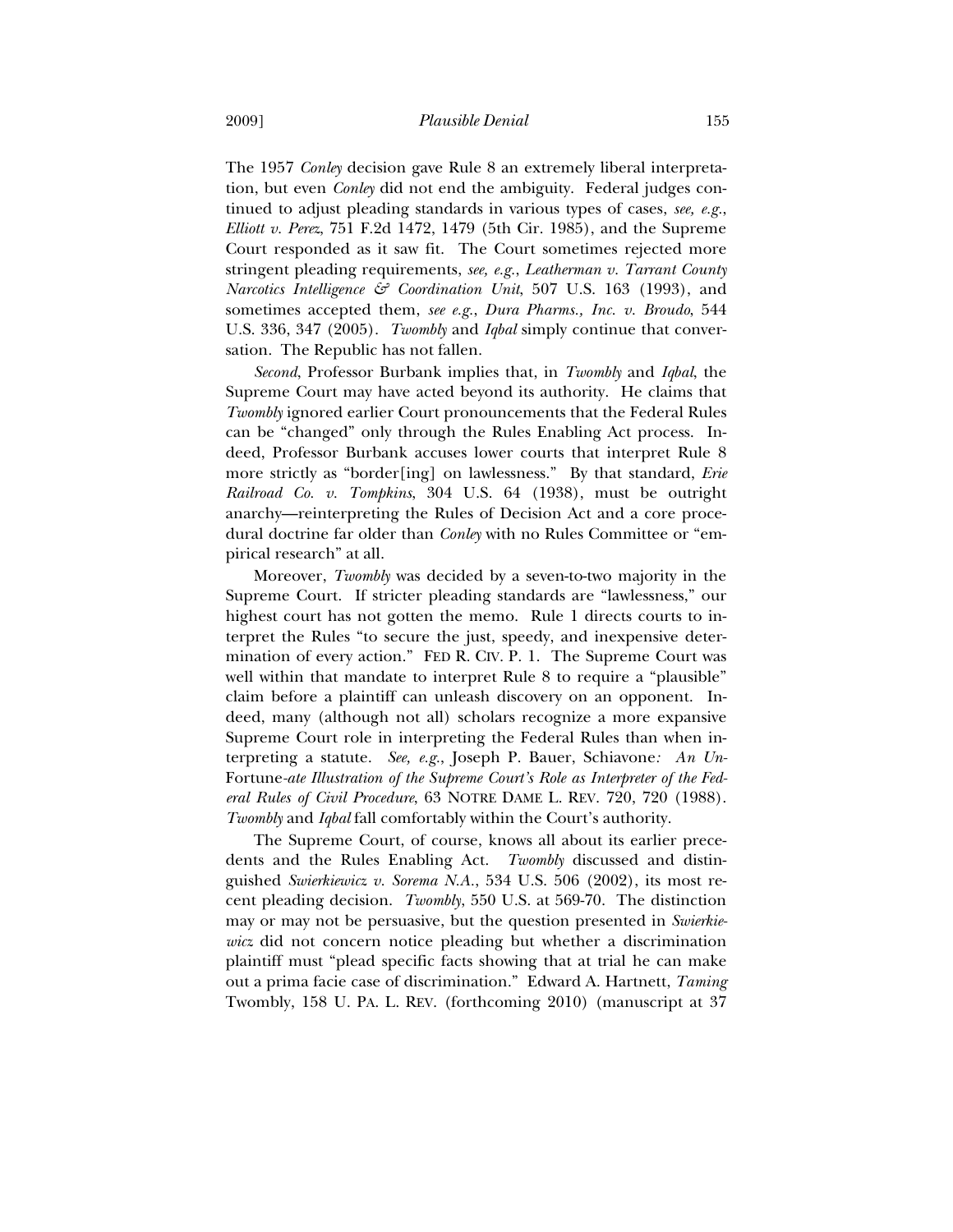n.114), *available at* http://ssrn.com/abstract=1452875. The Court rejected that requirement, in part because the same prima facie requirement "does not apply in every employment discrimination case." *Id.* Under the *Twombly* standard, the *Swierkiewicz* complaint probably stated a plausible employment discrimination claim: It pleaded "the events leading to [the plaintiff's] termination," the "relevant dates," and "the ages and nationalities of at least some of the relevant persons involved," *Swierkiewicz*, 534 U.S. at 514, and that the plaintiff was more qualified than the person who replaced him, *id.* at 508.

*Third*, Professor Burbank next asserts—and this takes our breath away—that discovery costs have not skyrocketed in recent years.

That position is belied by both common sense and experience and has little to support it. The authority proffered, a recent article in the *William & Mary Law Review*, cites nothing—empirical or otherwise—to support its assertions. And those assertions relate to numbers of lawsuits filed, not the amount of discovery taken. The Court in *Twombly* and *Iqbal* was rightly concerned with abusive discovery, not mere numbers of suits. *Iqbal*, 129 S. Ct. at 1950; *Twombly*, 550 U.S. at 558-60. Nor does the 2009 Federal Judicial Center (FJC) survey lend much comfort to those who criticize *Twombly*. For the cases included in the FJC's sample, "the median cost, including attorney fees, was \$15,000 for plaintiffs and \$20,000 for defendants." EMERY G. LEE III & THO-MAS E. WILLGING, FEDERAL JUDICIAL CENTER NATIONAL, CASE-BASED CIVIL RULES SURVEY 2 (2009), *available at* http://www.fjc.gov/public/ pdf.nsf/lookup/dissurv1.pdf/\$file/dissurv1.pdf.

Attorney fees of fifteen to twenty thousand dollars a case—start to finish? There is not much need to worry about *Twombly* in those cases. Those price tags plainly do not reflect sophisticated motion practice. *Twombly*'s primary benefit will be in more complex cases, where the imperative to weed out implausible claims is stronger. Moreover, even in the FJC's sample, attorneys in approximately a quarter of the cases believed that discovery costs were disproportionate to the client's stake. LEE & WILLGING, *supra*, at 28. Were one to focus on the system's problem children—class actions, mass torts, antitrust, and the like—we suspect that dissatisfaction would be far higher.

Experience also belies Professor Burbank's argument. The electronic document depository in the *Enron Securities Litigation*, for example, contained "over 20 million documents (not pages—full documents)." DIANE M. SUMOSKI, ENRON: NAVIGATING THE CIVIL SIDE OF THE CORPORATE CASE OF THE CENTURY 6 (2007), *available at* http:// www.ccsb.com/pdf/Publications/Business%20Litigation/Navigating\_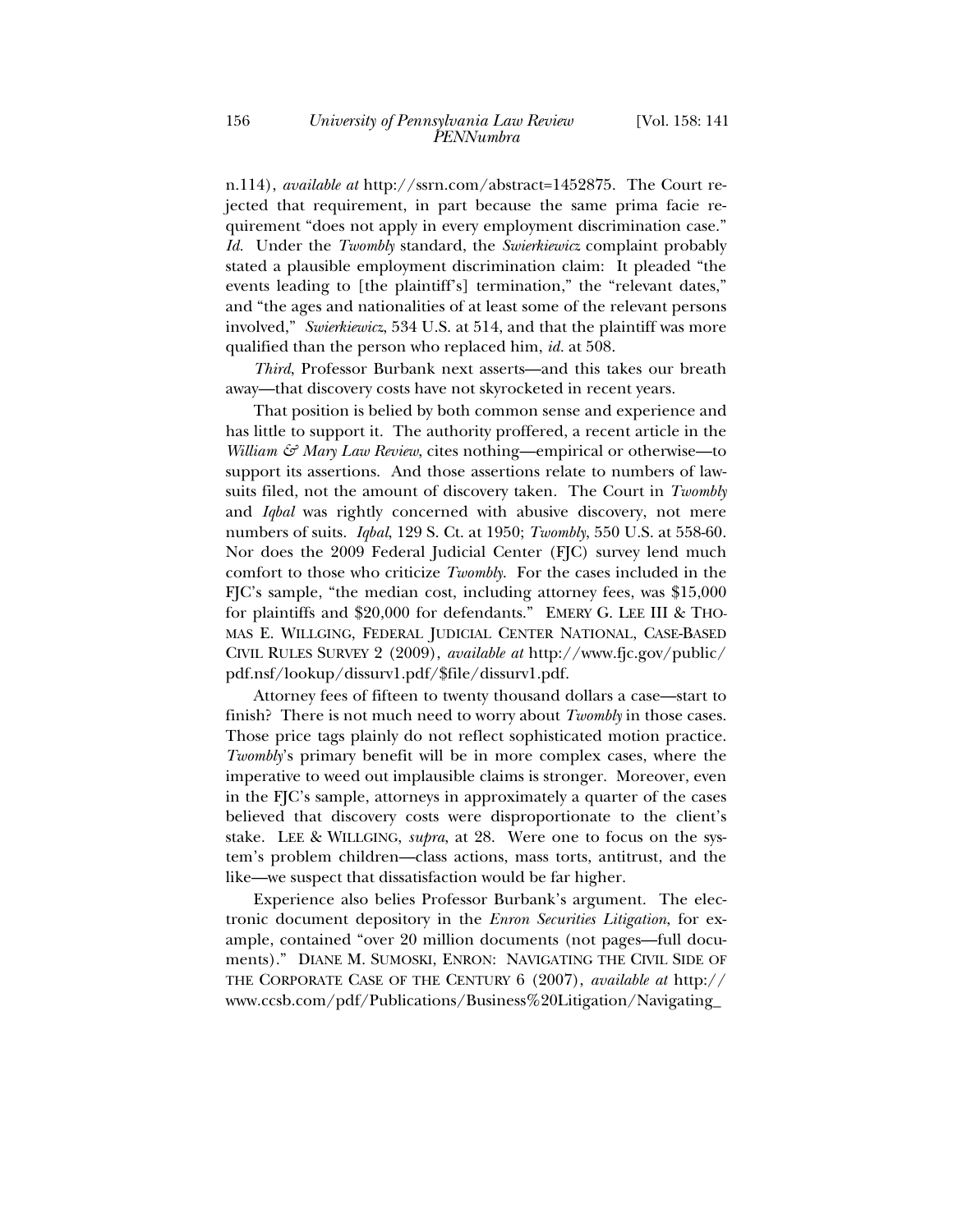the\_civil\_side.pdf. Although we have not researched it, we would wager a fair amount that all discovery in the entire federal court system did not total twenty million documents in 1957 when *Conley* was decided. There is a difference in kind between creating documents with manual typewriters and carbon paper and saving every iteration of every e-mail or spreadsheet found in the computers of a modern corporation. Academics never hear e-discovery vendors report that merely preserving and gathering a corporation's e-documents will cost three million dollars—*before* any privilege check or substantive review. We have heard those words personally and have read about other examples. *See, e.g.*, Jonathan L. Frank & Julie Bédard, *Electronic Discovery in International Arbitration: Where Neither the IBA Rules Nor U.S. Litigation Principles Are Enough*, DISP. RESOL. J., Nov. 2007–Jan. 2008, at 62, 73 n.1 (giving several examples of multi-million dollar e-discovery bills); Patrick L. Oot, *The Protective Order Toolkit: Protecting Privilege with Federal Rule of Evidence 502*, 10 SEDONA CONF. J. 237, 239 (2009) (describing one defendant that spent "\$13.5 million reviewing and logging documents for relevancy and privilege in a single matter").

As a matter of theory, courts are institutionally incapable of controlling discovery. "Judicial officers cannot measure the costs and benefits to the requester and so cannot isolate impositional requests." *Twombly*, 550 U.S. at 560 n.6 (internal quotation marks omitted). As a matter of practice, since broad discovery began, discovery rules have been amended repeatedly (Rule 26 in 1980, 1983, 1987, 1993, 2000, and 2006) without noticeable success. Much time and effort have gone into "fixing" discovery, yet the consensus of the country's best trial lawyers is that it has not worked:

The discovery system is, in fact, broken. Discovery costs far too much and has become an end in itself. As one respondent noted: "The discovery rules in particular are impractical in that they promote full discovery as a value above almost everything else." Electronic discovery, in particular, clearly needs a serious overhaul. It is described time and time again as a "morass." Concerning electronic discovery, one respondent stated, "The new rules are a nightmare. The bigger the case, the more the abuse and the bigger the nightmare."

INTERIM REPORT ON THE JOINT PROJECT OF THE AMERICAN COLLEGE OF TRIAL LAWYERS TASK FORCE ON DISCOVERY AND THE INSTITUTE FOR THE ADVANCEMENT OF THE AMERICAN LEGAL SYSTEM 3 (2008), *available at* http://druganddevicelaw.net/ACTL\_Discovery\_Report.pdf.

Ideally, we could fix discovery. But that fix has eluded the best minds on the Rules Committee for well over a quarter century. Since the pursuit of perfection had obstructed the accomplishment of any-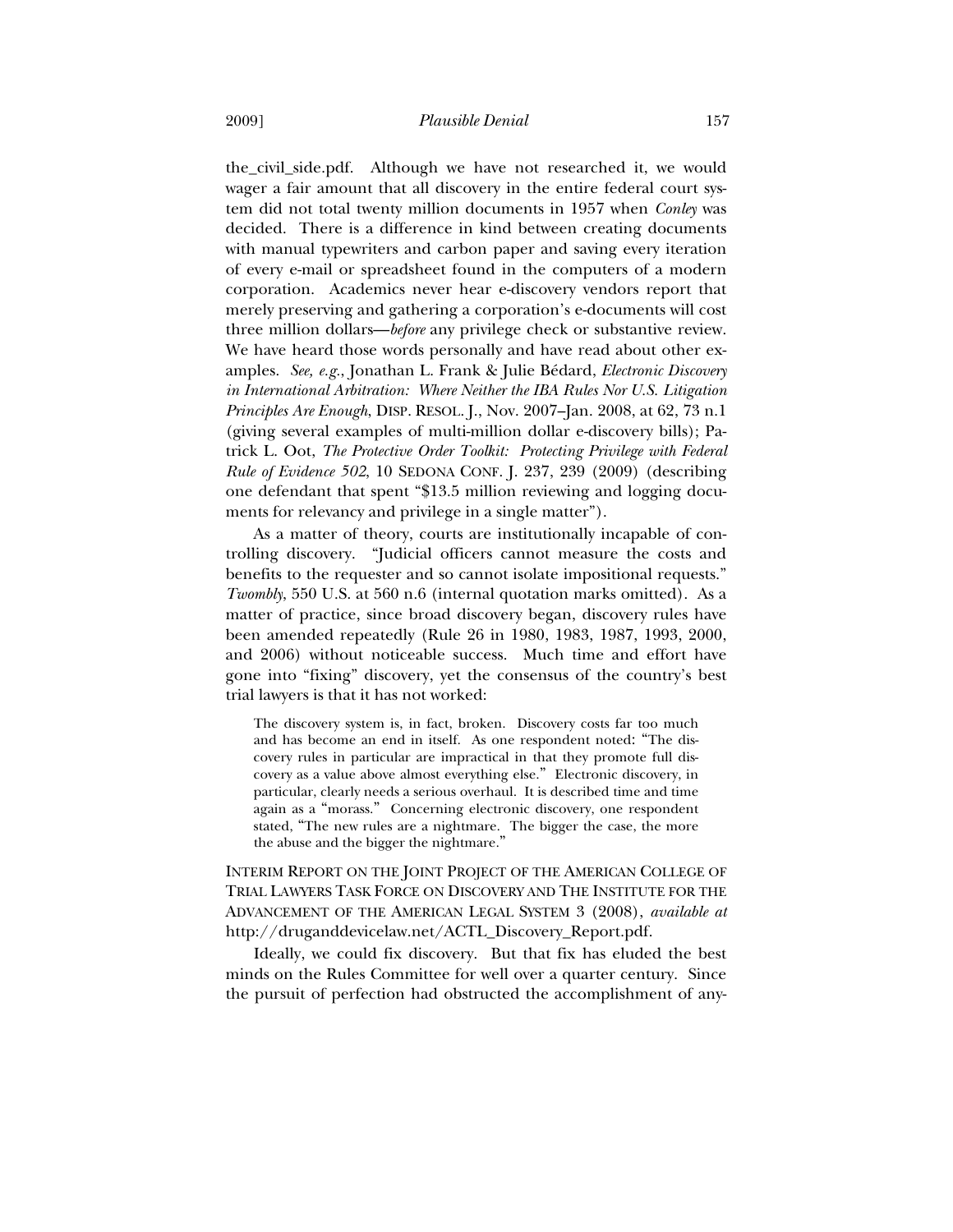thing good—or even attainable—for forty years, *Twombly* provided a good opportunity for the Court to try something else. If litigation costs, especially discovery, are to be effectively constrained, those limits must come at the pleadings stage. We have already tried everything else.

*Fourth*, Professor Burbank accuses us of "lamentable indifference to the Seventh Amendment." But it does not offend the Constitution to weed out implausible claims before trial. Summary judgment was upheld against a Seventh Amendment challenge ninety years ago in an opinion by Justice Brandeis. *See Pease v. Rathbun-Jones Eng'g Co.*, 243 U.S. 273, 279 (1917). Directed verdict survived a similar challenge, again well before we were born. *Galloway v. United States*, 319 U.S. 372, 388-96 (1943). There's nothing new here.

Thus, "many procedural devices developed since 1791 that have diminished the civil jury's historic domain have been found not to be inconsistent with the Seventh Amendment." *Parklane Hosiery Co. v. Shore*, 439 U.S. 322, 336 (1979) (discussing collateral estoppel). "In numerous contexts, gatekeeping judicial determinations prevent submission of claims to a jury's judgment without violating the Seventh Amendment." *Tellabs, Inc. v. Makor Issues & Rights, Ltd.*, 551 U.S. 308, 327 n.8 (2007) (referencing *Daubert*, judgment as a matter of law, and summary judgment). Both courts and Congress have "power to prescribe what must be pleaded to state the claim." *Id.* (discussing specific pleading of fraud). Historically, courts imposed pleading requirements far more onerous than mere "plausibility"—"code" pleading or worse—for 150 years before the Federal Rules were adopted. None violated the Seventh Amendment.

*Fifth*, Professor Burbank exudes great concern for plaintiffs, his socalled "victims." But what of defendants? Why is it fair—or right as a matter of law, morality, or even "cultural predisposition"—to subject defendants to massive litigation and discovery costs on bare allegations, when those allegations are not even "plausible"? When courts fail to dismiss implausible complaints containing only "formulaic" and "speculative" allegations, defendants must spend money for no good reason; courts cannot focus on other, more legitimate cases; and society ultimately suffers the loss of these wasted resources.

The Supreme Court's recent decisions in *Twombly* and *Iqbal* simply extend a debate over pleading standards that began long before the enactment of the Federal Rules in 1938. These decisions try to solve a problem—massively inflated discovery costs—that was not anticipated in 1938 (or 1957) and that has grown exponentially worse over time. Implausible litigation should not be allowed, period. Modern discov-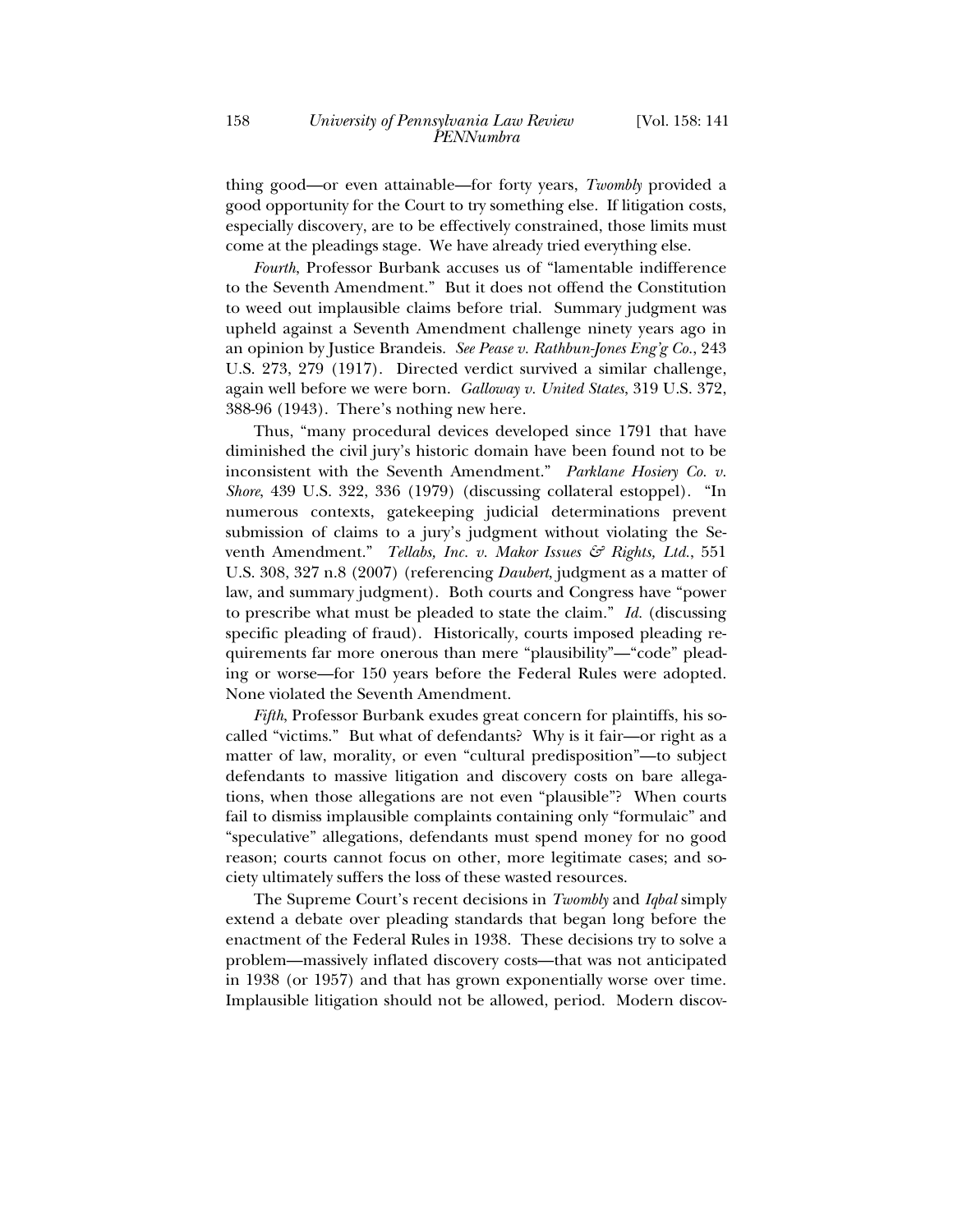ery no longer allows us that luxury. The Supreme Court has taken an intelligent step toward trying to solve this problem, and Congress should not stand in its way.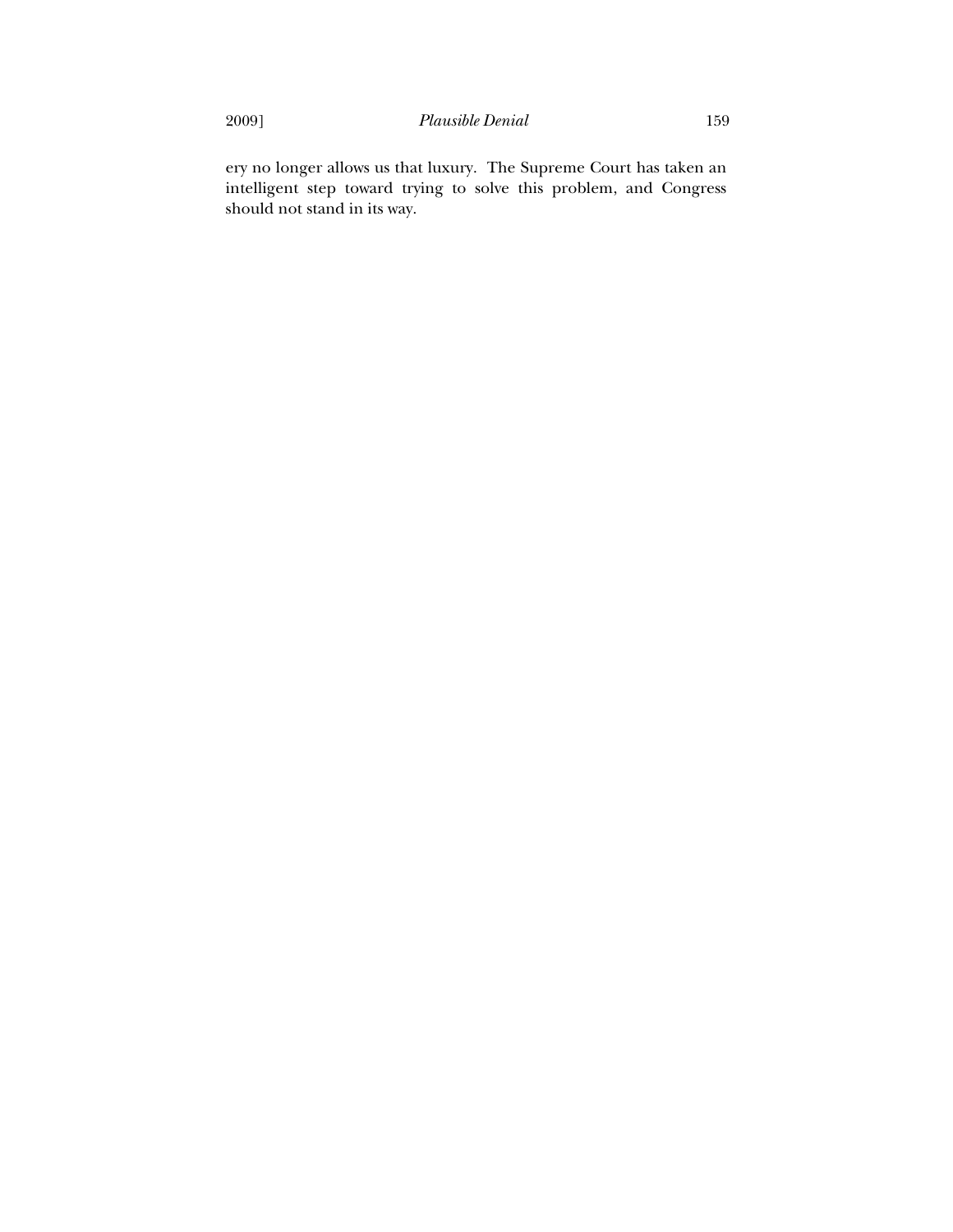## CLOSING STATEMENT

#### *Straws, Sand, and Sophistry\**

#### Stephen B. Burbank

Lacking either a sound empirical or a sound normative basis for their position, Mr. Herrmann and Mr. Beck have resorted to the timehonored, but epistemically thread-bare, techniques of setting up and knocking down strawmen, throwing sand in the air, and constructing arguments that, although superficially plausible (as it were), are revealed as fallacious.

Mr. Herrmann and Mr. Beck say that they have "heard these arguments [regarding the illegitimacy and inadequacy of the process used by the Court] before." Even if that were true, they have not heard them from the scholar who wrote the definitive history of the Rules Enabling Act and who was the principal adviser to the House of Representatives in connection with the 1988 amendments to that statute. Moreover, far from suggesting that the arguments lack merit, the phenomenon may reflect the fact that the Court, which (ironically) Mr. Herrmann and Mr. Beck say "knows all about . . . the Rules Enabling Act," has been cavalier in its treatment of that statute, ignoring its legislative history, its primary purpose of allocating prospective lawmaking power between the Court and Congress, and, most important, its limitations on the Court's own power. *See generally* Stephen B. Burbank, *The Rules Enabling Act of 1934*, 130 U. PA. L. REV. 1015 (1982).

But the arguments I have made against *Twombly* and *Iqbal* are not the same as those others have made against previous judicial interpretations of Federal Rule of Evidence 702 or Rule 56. Unlike the 1938 Federal Rules, Federal Rule of Evidence 702 is a statute, rendering the Enabling Act irrelevant; I do not believe that *Daubert v. Merrell Dow Pharmaceuticals, Inc.*, 509 U.S. 579 (1993)*,* is unconstitutional, and I have not claimed that either *Twombly* or *Iqbal* is unconstitutional (although the latter in particular is in tension with the Seventh Amendment). As for summary judgment, "[i]t is not . . . a reproach that federal judges have responded to the costs and demands of contemporary litigation by dusting off Rule 56 and trying to make it serve some semblance of its originally intended function of separating the wheat from the chaff." Stephen B. Burbank, *Vanishing Trials and* 

<sup>©</sup> Stephen B. Burbank 2009.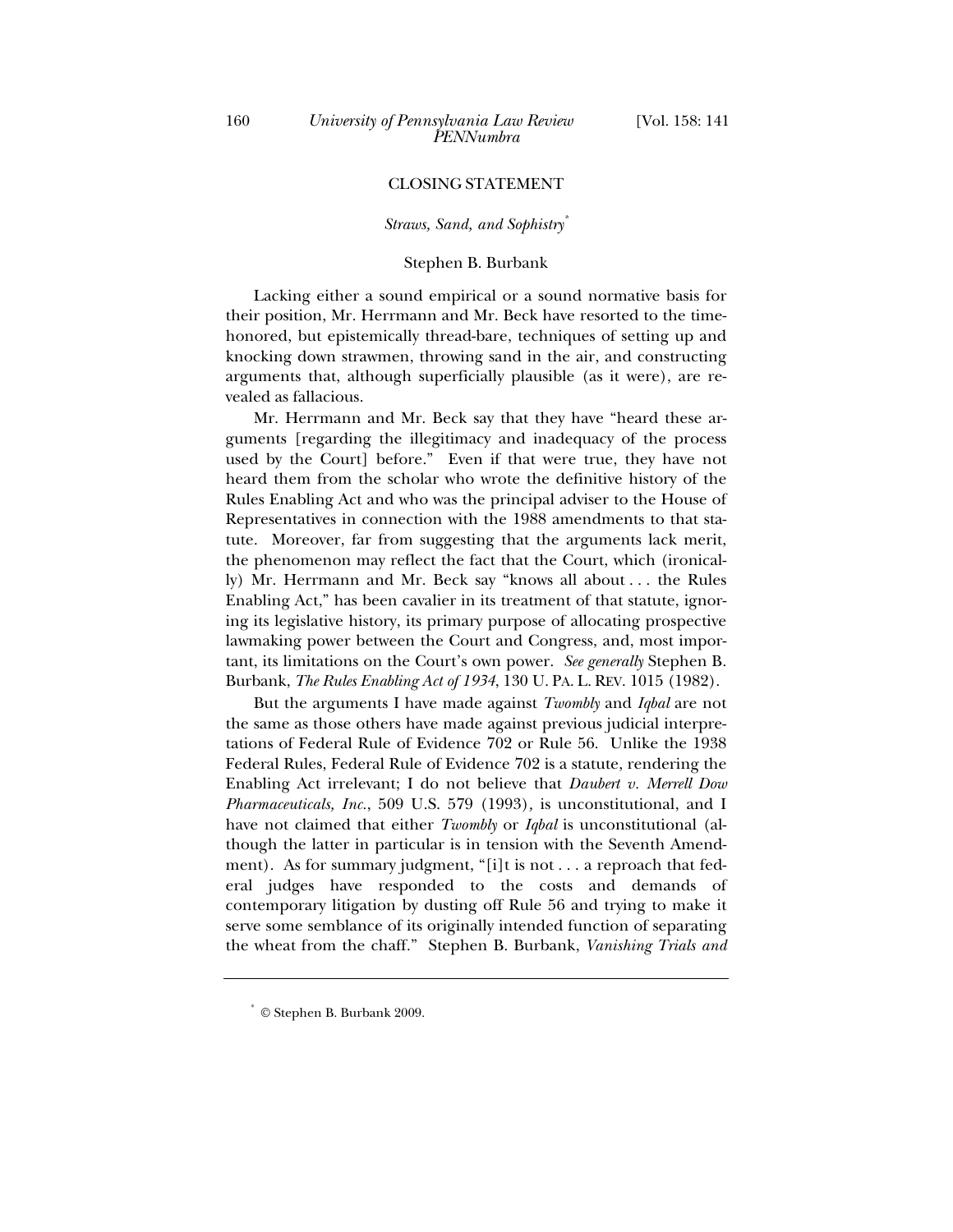*Summary Judgment in Federal Civil Cases: Drifting Toward Bethlehem or Gomorrah?*, 1 J. EMPIRICAL LEGAL STUD. 591, 622-23 (2004). As my Rebuttal demonstrated, however, separating the wheat from the chaff was *not* the "originally intended function" of the pleading rules.

Mr. Herrmann and Mr. Beck are making a political prediction rather than a reasoned argument, a view confirmed by their smug assertion of confidence that "two decades hence, [*Twombly* and *Iqbal*] will be as accepted a part of the legal landscape as *Catrett* and *Daubert* are today." Unfortunately, even as political prediction, their Closing Statement is impoverished. Witness their attempt to equate expert testimony with pleading rules among the background rules on which Congress may have relied when enacting statutes intended to be enforced through private civil litigation. Of course, Congress could not have relied on a Supreme Court interpretation of Federal Rule of Evidence 702 when "enact[ing] legislation in the 1960s and 1970s" because no such interpretation existed. To be sure, given the interest of the business community in preserving the fruits of its recent Supreme Court victories and the influence of lobbyists in Congress, securing a return to the status quo will not be easy. Let us not, however, confuse money with reason. And I had thought that smugness in politics went out of fashion on January 20, 2009.

Mr. Herrmann and Mr. Beck's renewed attempt to normalize *Twombly* and *Iqbal* from an institutional perspective is as unconvincing as their first effort. They pretend that "interpretation" is a process capacious enough to accommodate (1) the abandonment of the system of notice pleading that Clark intended, that Congress and the bar were told in 1938 had been implemented in the Federal Rules, and that the Supreme Court embraced as early as 1947; (2) its replacement by a system of complaint-parsing that is hard to distinguish from that which the drafters of the Federal Rules explicitly rejected; and (3) a wholly new general requirement of "plausibility." As a realist, I understand that the difference between interpretation and judge-made law is one of degree rather than kind, but here the degrees of separation approach one hundred and eighty.

Like law students misled by course materials that were designed to demonstrate how doctrine develops, Mr. Herrmann and Mr. Beck seem unaware of the significance of the fact that the only lower court decision they cite in aid of their normalization project, *Elliott v. Perez*, 751 F.2d 1472 (5th Cir. 1985), predated both *Leatherman v. Tarrant County Narcotics Intelligence and Coordination Unit*, 507 U.S. 163 (1993), and *Swierkiewicz v. Sorema N.A.*, 534 U.S. 506 (2002). The "conversation" or "debate" they imagine between the Court and lower federal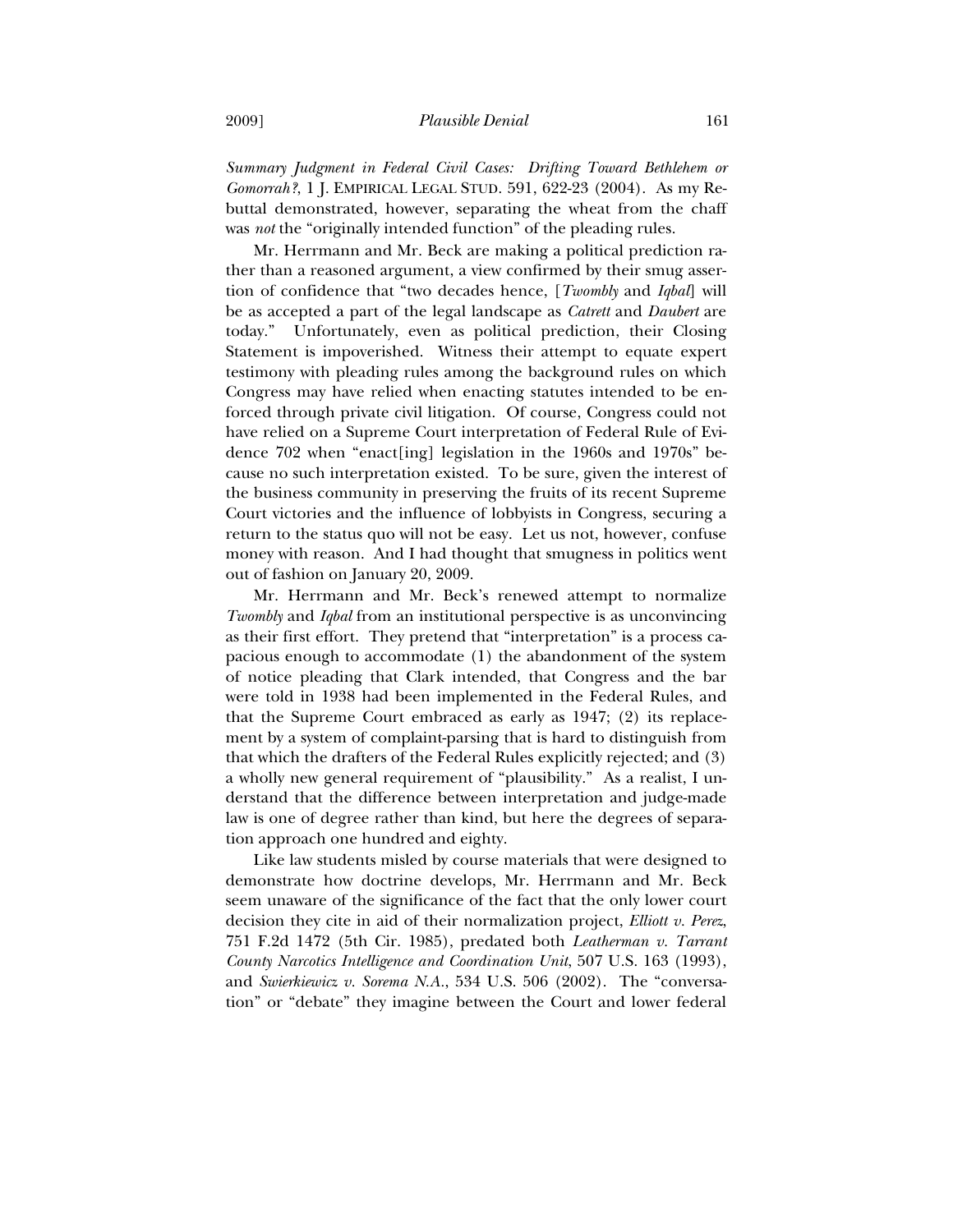courts was in fact akin to that between a parent and a serially wayward child. In that regard, the (unanimous) Court in *Dura Pharmaceuticals, Inc. v. Broudo*, 544 U.S. 336, 347 (2005), did not "accept" a requirement of fact pleading that had been imposed by a lower federal court. It used the occasion of litigation governed by the Private Securities Litigation Reform Act to contextualize the requirement that a complaint provide fair notice. *See id.* at 346. *Dura* may have facilitated part of the analysis in *Twombly*, but it is light years away from *Iqbal*.

In any event, the difference between the Supreme Court overruling one of its previous decisions, as it did in *Erie Railroad Co. v. Tompkins*, 304 U.S. 64 (1938)—Mr. Herrmann and Mr. Beck's example and the lower federal courts refusing to follow binding Supreme Court authority should be obvious. The latter behavior may properly be characterized as "bordering on lawlessness," as I did in my Rebuttal. The former may properly be so characterized if the decision does not involve an interpretation of the Constitution and is inconsistent with a governing act of Congress such as, well, the Enabling Act. Of course, *Erie* was about much more than the Rules of Decision Act or a "core procedural doctrine;" the Court insisted that the Constitution required the result. *See id.* at 77-78. Moreover, even if constitutional interpretation and procedural lawmaking required comparable resort to empirical data, the *Erie* Court was explicit and recent scholarship has demonstrated that the Court's extensive and continuous experience with the system of corporate diversity litigation was a major underlying cause of the decision in *Erie*. *See id.* at 74 ("Experience in applying the doctrine of *Swift v. Tyson*, had revealed its defects, political and social . . . ."); Edward A. Purcell, Jr., BRANDEIS AND THE PROGRES-SIVE CONSTITUTION 141-64 (2000) (documenting the *Erie*-opinion author's "deep resentment of large national corporations and the unfair advantages they reaped from *Swift* and diversity jurisdiction" and "acute concern with the proliferation of elaborate litigation tactics that complicated the law and wasted social resources, tactics that *Swift* and diversity encouraged").

Mr. Herrmann and Mr. Beck's focus on the fact that "*Twombly* was decided by a seven-to-two majority" as evidence that "*Twombly* and *Iqbal* fall comfortably within the Court's authority" provides one hint among many that their seemingly random citation practice sometimes of *Twombly* alone and sometimes of both *Twombly* and *Iqbal*—is strategic. They do not address the fact that both Justice Souter, the author of *Twombly*, and Justice Breyer dissented in *Iqbal*. Nor do they cite the preeminent work on the Court's proper role in "inter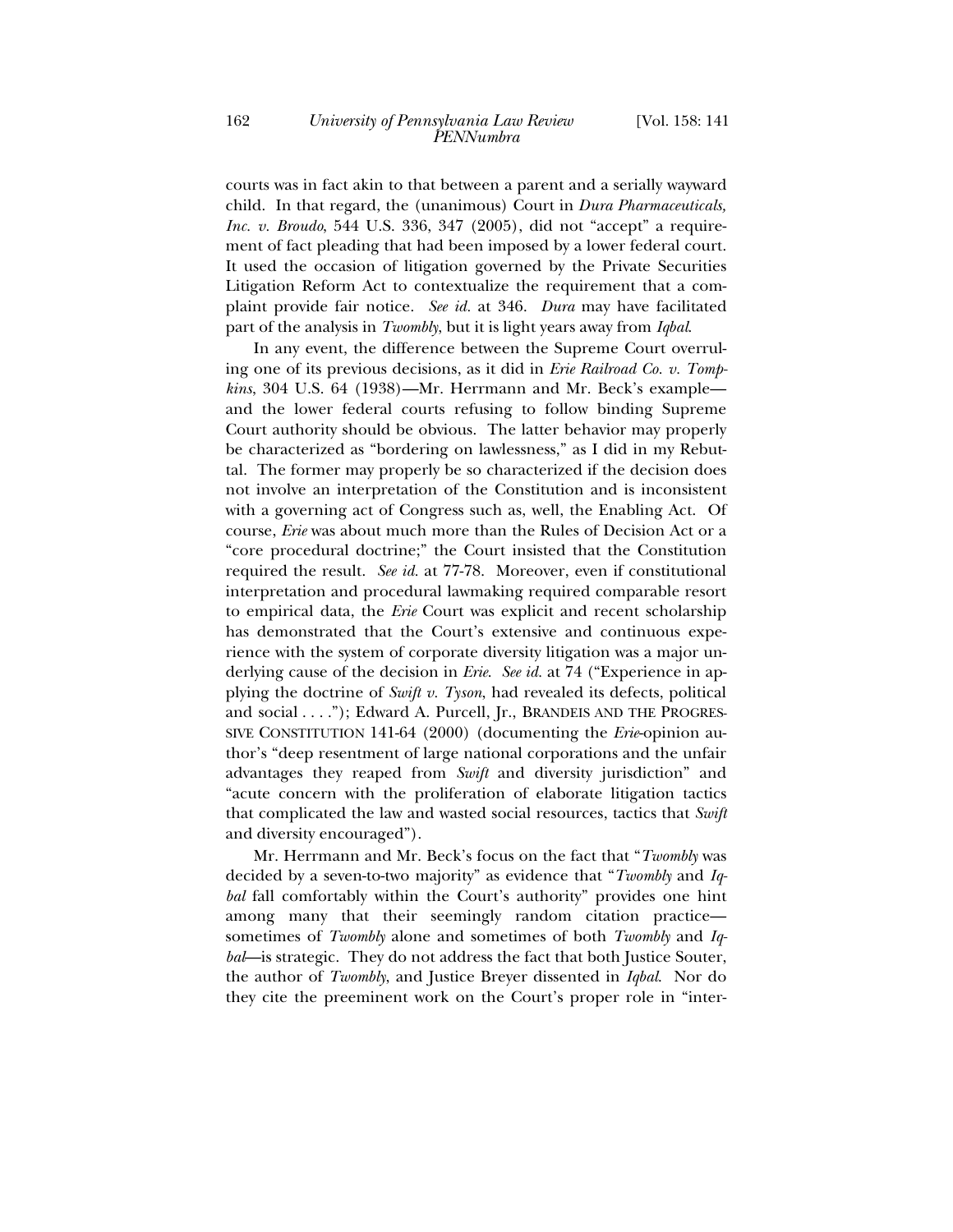preting" the Federal Rules. *See* Catherine T. Struve, *The Paradox of Delegation: Interpreting the Federal Rules of Civil Procedure*, 150 U. PA. L. REV. 1099 (2002). As Professor Struve's article demonstrates, only a lawyer—and at that only a lawyer on a mission—could argue with a straight face that the Court's recent pleading decisions did not "change a Rule." *See id.* at 1135-36. Perhaps that is why, notwithstanding the *Swierkiewicz* Court's insistence that the Enabling Act process is the only proper means for the judiciary to require fact pleading, *Swierkiewicz*, 534 U.S. at 515, the Third Circuit has taken the view that "because *Conley* has been specifically repudiated by both *Twombly* and *Iqbal*, so too has *Swierkiewicz*, at least insofar as it concerns pleading requirements and relies on *Conley*." *Fowler v. UPMC Shadyside*, 578 F.3d 203, 211 (3d Cir. 2009). At the end of the day, one can only wonder at the spectacle of Justices who deride a "living Constitution" enthusiastically embracing living Federal Rules. From this perspective, the legislation I favor would bring back the "Federal Rules in Exile."

Mr. Herrmann and Mr. Beck could have spared themselves anoxia if they were interested in responding to, rather than distorting, what I said in my Rebuttal. First, rather than "assert [ing]  $\ldots$  that discovery costs have not skyrocketed in recent years" (the alleged assertion that "takes [their] breath away"), I noted the absence of systematic empirical evidence that discovery "has been a problem in more than a small slice of litigation." Second, Mr. Herrmann's and Mr. Beck's "common sense and experience" is no more reassuring as a substitute for empirical data on discovery than is the Court's resort to "judicial experience and common sense," *Iqbal*, 129 S. Ct. at 1950, as a substitute for an evidentiary record when assessing whether a case should be allowed to proceed. Third, in dismissing the significance of a recent Federal Judicial Center (FJC) survey that, as I noted in my Rebuttal, "hardly supports the story of ubiquitous abuse or 'skyrocketing costs'" (and thus also hardly supports their "common sense and experience"), Mr. Herrmann and Mr. Beck again reveal their cultural predispositions. In the process, they also nicely illustrate one of the dilemmas of transsubstantive rules: It may be that "*Twombly*'s primary benefit will be in more complex cases." Why, however, should the usual victims of "procedural" reform—actual and putative civil rights, including employment discrimination, plaintiffs—have to suffer its primary costs? It may also be that "[t]he Republic has not fallen," but the Court's deplorable process illustrates how easy it is to claim a Republican form of government.

The "experience" Mr. Herrmann and Mr. Beck cite consists of a few more anecdotes. The Federal Rules were extensively amended in 2006 to address the problems of electronic discovery. I am unwilling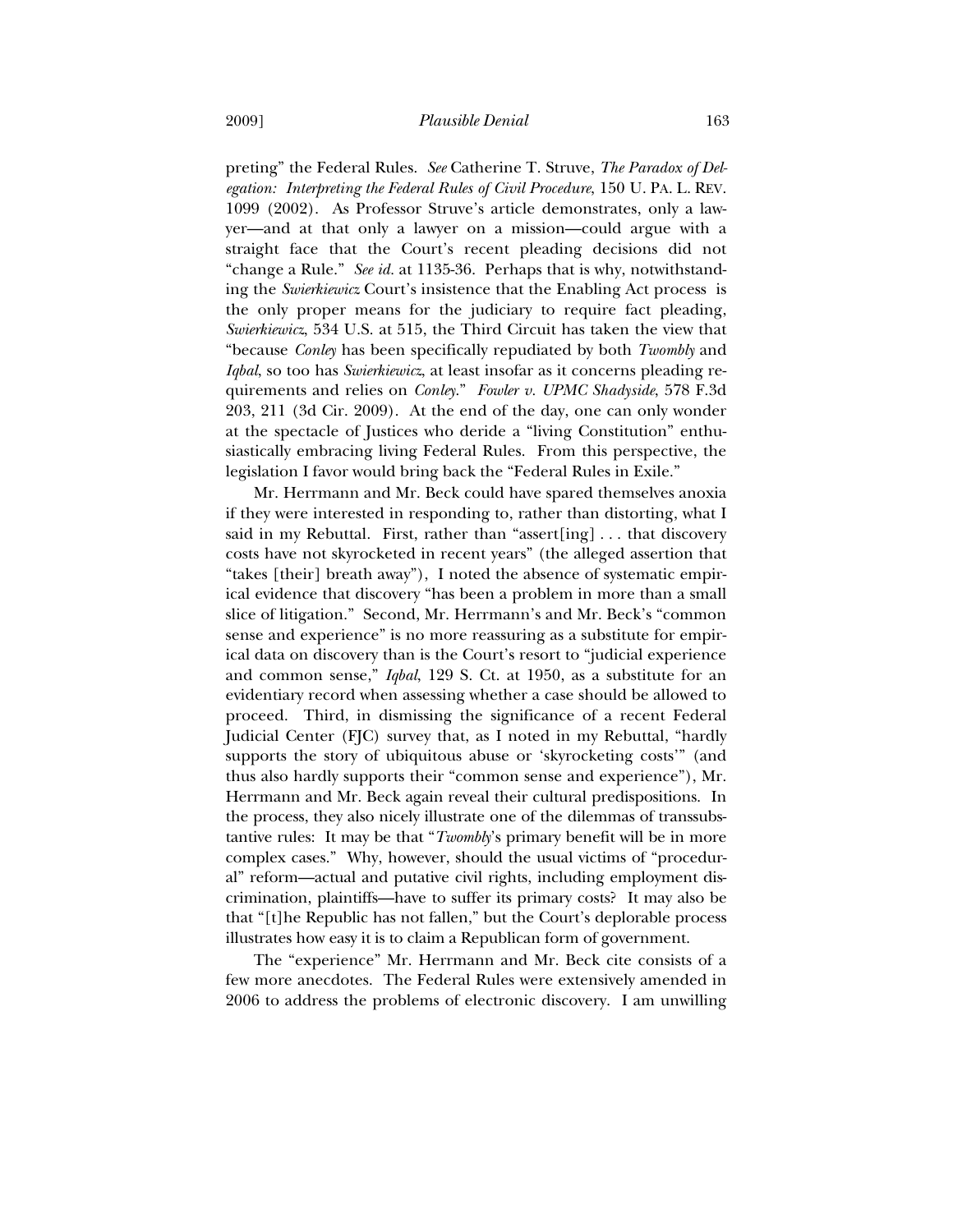to conclude that those amendments have been unsuccessful merely on the say-so of those who have a large stake in portraying them as a failure or because of theoretical arguments that the Court also trotted out in *Twombly* and that predated those (and two other sets of discovery) amendments. How do Mr. Herrmann and Mr. Beck know that these recent discovery amendments have not had "noticeable success"? They do not know that, and neither do the rulemakers (particularly given the recent FJC survey). This, of course, is another reason to bury rather than to praise *Twombly* and *Iqbal* and to return to the status quo ante until (1) systematically collected data and a broader base of experience replace self-serving horror stories by elite lawyers and clients as a basis for calculating the costs of notice pleading, (2) there has been adequate attention to the benefits of notice pleading, and (3) the costs and benefits of notice pleading are compared with the costs and benefits of the proposed replacement. If the case for change can be made, the resulting rules amendments should attack the problem of discovery directly and in such a way as to minimize collateral damage to those whose cases are not part of that problem.

Finally, I harbor no doubt that this Court would reject a Seventh Amendment challenge to plausibility pleading. That by no means lessens my concern, or the concern that members of Congress should have, about the tension that exists between the role of the jury that our founders intended and the role of a judge directed to assess the plausibility of a complaint according to "judicial experience and common sense" without the benefit of a factual record. Fifty years ago between eleven and twelve percent of federal civil cases had a trial in open court. In recent years, between one and two percent of federal civil cases have terminated at or after trial. *See* Marc Galanter, *The Vanishing Trial: An Examination of Trials and Related Matters in Federal and State Courts*, 1 J. EMPIRICAL LEGAL STUD. 459, 533 tbl.A-2 (2004). This is a staggering reduction in trials in less than half a century. I am concerned that *Twombly* and *Iqbal* may contribute to the phenomenon of vanishing trials, the degradation of the Seventh Amendment right to a jury trial, and the emasculation of litigation as a means of enforcing civil law. I am particularly concerned because in rendering these decisions the Court evaded the statutorily mandated process that gives Congress the opportunity to review, and if necessary to block, prospective procedural policy choices before they become effective. Both the process used to reach these decisions and their foreseeable consequences undermine democratic values.